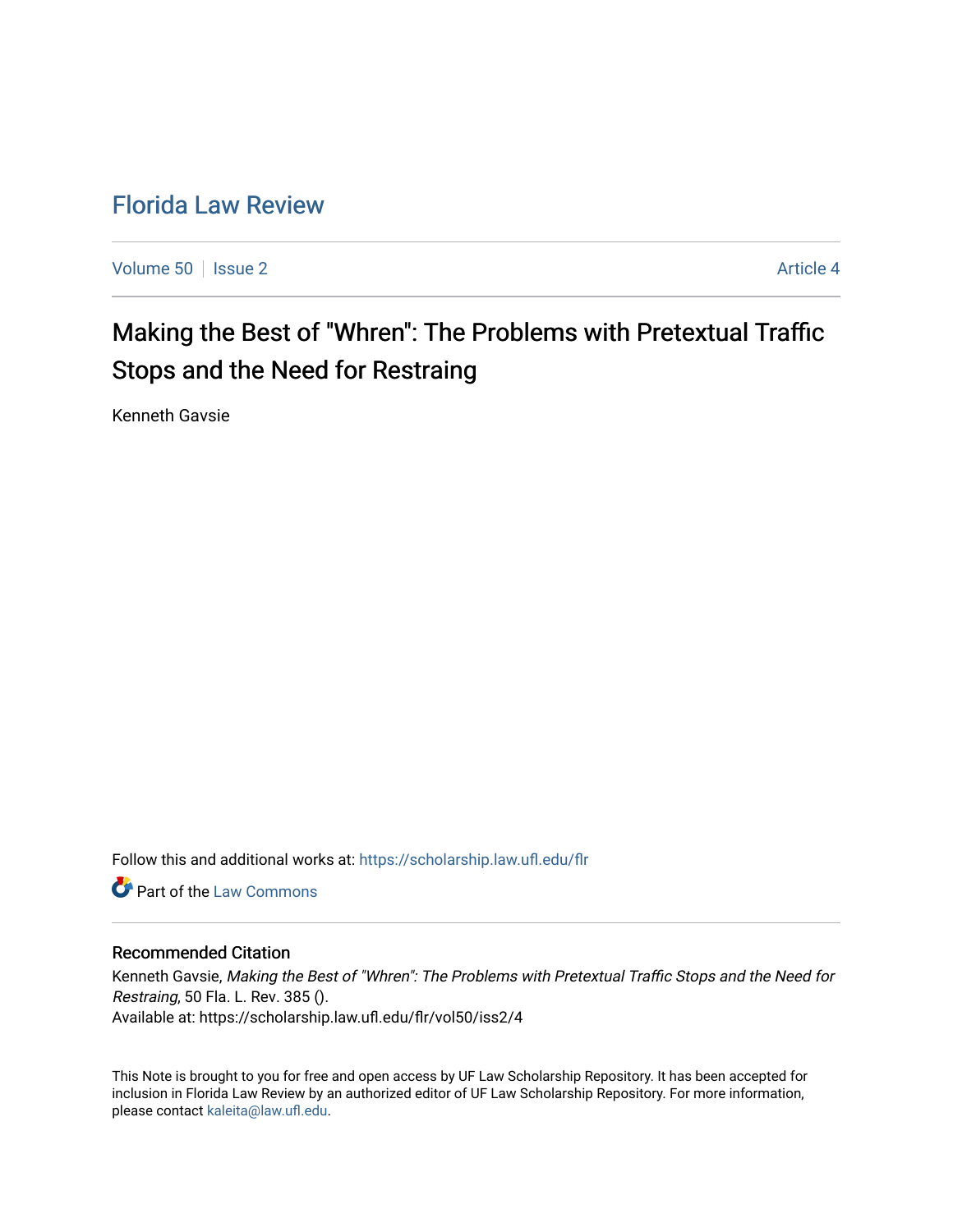#### **NOTE**

## MAKING **THE BEST** OF *"WHREN":* THE PROBLEMS WITH PRETEXTUAL TRAFFIC **STOPS** *AND* THE NEED FOR RESTRAINT

#### *Kenneth Gavsie\**

|                                                                                                                                          | 385               |
|------------------------------------------------------------------------------------------------------------------------------------------|-------------------|
| II. BLOWING WHREN WAY OUT OF PROPORTION  388                                                                                             |                   |
| III. TRAFFIC CODES AND THE PROBLEM OF<br>IMPOSSIBLE COMPLIANCE  390                                                                      |                   |
| IV. WHREN'S STAMP OF APPROVAL ON<br>RACIAL DISCRIMINATION  391                                                                           |                   |
| V. TWO TYPES OF PRETEXTUAL STOPS<br>"Cookie-Cutter" Whren $\ldots \ldots \ldots \ldots \ldots$<br>Α.<br>Random Stops Under Whren<br>В.   | 394<br>395<br>397 |
| VI. RESTRICTING PRETEXTUAL STOPS<br>A. Questioning Occupants During a                                                                    | 401               |
| Whren $Stop \dots \dots \dots \dots \dots \dots \dots \dots \dots \dots$<br>B. $K-9$ Searches by a Single Officer $\ldots \ldots \ldots$ | 401<br>402        |
| VII. CONCLUSION  403                                                                                                                     |                   |

#### I. INTRODUCTION

Three decades ago, in the landmark search and seizure case of *Terry v Ohio,'* Chief Justice Warren wrote: "intrusions upon constitutionally guaranteed rights based on nothing more substantial than inarticulate hunches [are] a result this Court has consistently refused to sanction."<sup>2</sup>

**\*** To my family and friends who know me so well, yet choose to love me anyway.

**<sup>1. 392</sup> U.S. 1 (1968).**

<sup>2.</sup> *Id.* at 22 (citation omitted). The Fourth Amendment states: "The right of the people to be secure in their persons, houses, papers, and effects, against unreasonable searches and seizures, shall not be violated, and no Warrants shall issue, but upon probable cause, supported **by** Oath or affirmation, and particularly describing the place to be searched, and the persons or things to be seized." **U.S. CONST.** amend. IV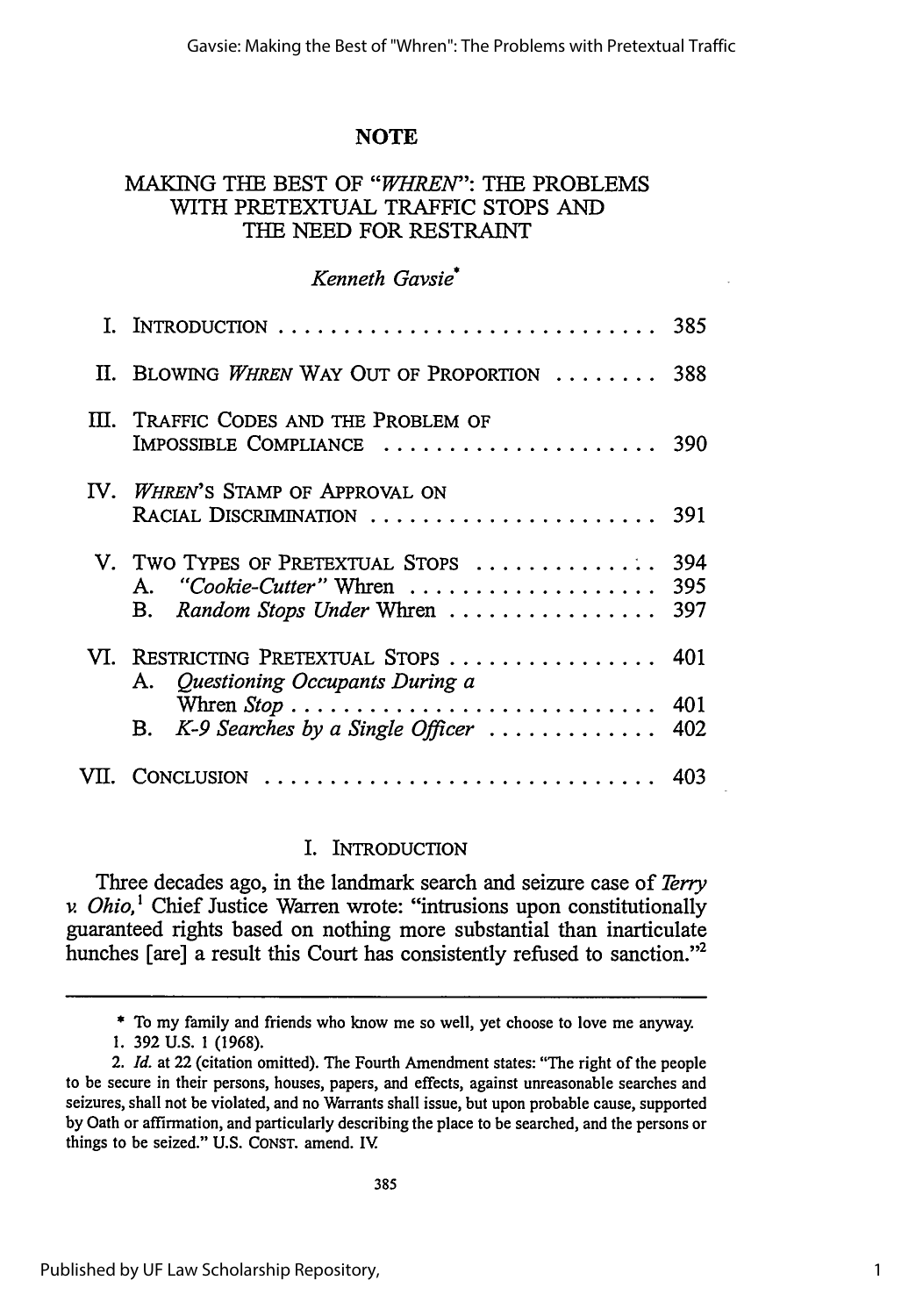In *Terry,* the Supreme Court first distinguished between different types of intrusions when it decided that probable cause<sup>3</sup> was not necessary for police to stop and investigate an individual suspected of criminal activity.4 Rather, all that was required was a lower level of certainty, reasonable suspicion.

The main impetus behind *Terry* was law enforcement's need for a more flexible method of investigating criminal activity in the wake of ever increasing urban crime.<sup>6</sup> Although the Court acknowledged that allowing this flexibility arguably interfered with liberty and personal security interests of the individual, it found that "stop and frisks"<sup>7</sup> based on reasonable suspicion were justified because they amounted to a "minor inconvenience and petty indignity."<sup>8</sup>

While Fourth Amendment protections may have been weakened by the *Terry* decision, citizens could nevertheless take comfort in the fact that they could not be stopped on the street based on the mere whims of an officer.<sup>9</sup> To allow law enforcement to act in such a manner would contradict the very purpose of the Fourth Amendment.<sup>10</sup> The Amendment's framers clearly sought to put an end to the use of arbitrary police power which was so commonplace in colonial times."

3. Probable cause is a rather difficult concept to define.

According to the Supreme Court, "probable cause" to arrest exists when the facts and circumstances are sufficient to warrant a prudent person in believing that the person to be arrested has committed or is committing a crime, and "probable cause" to search exists when the same prudent person would believe that the evidence or persons to be seized are located at the place to be searched.

**CHRISTOPHER SLOBOGIN,** CRIMINAL PROCEDURE: REGULATION **OF POLICE** INVESTIGATION 121 (1993) (citing Beck v. Ohio, **379 U.S. 89, 91** (1964); Brinegar v. United States, 388 U.S. 160, 175-76 (1949)).

4. "Probable cause was the sole investigative standard recognized by the Court until 1968." *Id.* Other levels of certainty include reasonable suspicion, and a level essentially similar to relevance which is used in administrative investigations. *See id.* at 121-22.

*5. Seeid.* at 121. The Supreme Court defined reasonable suspicion as a level of certainty based on "specific and articulable facts," rather than on a hunch, but also made clear that it was meant to represent a lower standard than probable cause. *See id.*

*6. See Terry,* 392 U.S. at 10.

7. "Stop and frisk" should be distinguished from a full arrest because the suspect is only stopped briefly and if there is a suspicion that the suspect is armed, he is frisked for weapons. *See id.*

*8. Id.* (citing People v. Rivera, 201 N.E.2d 32, 36 (1964)).

*9. See* Janet Koven Levit, *PretextualTrafficStops:* United States v. Whren *and the Death of* Terry v. Ohio, 28 LoY. U. CH. L.J. 145, 155 (1996).

10. *See id.* at 167.

11. *See id.* at 168.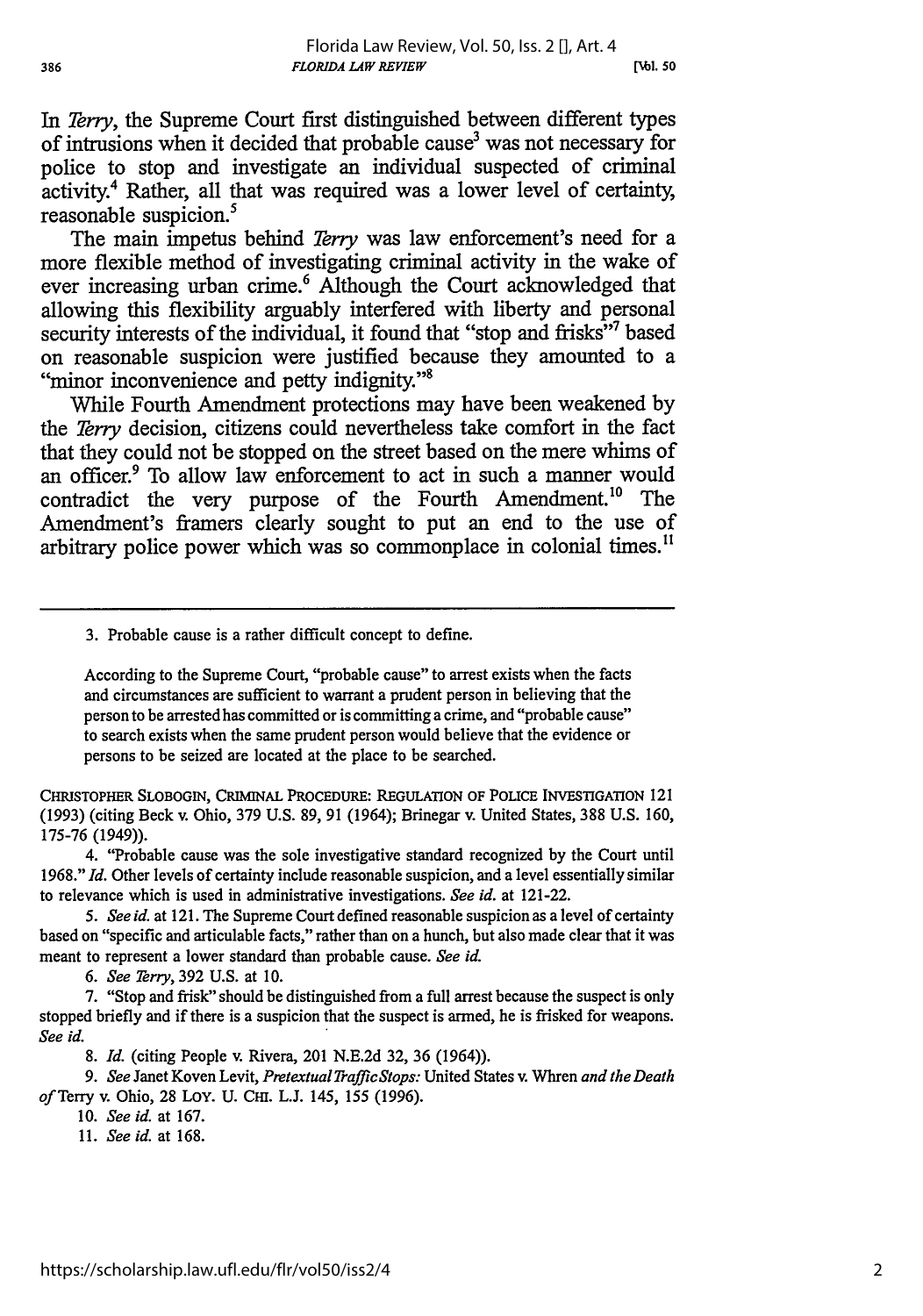*PRETEXTUAL STOPS*

Reasonable suspicion provided the necessary safeguard by preventing the use of such arbitrary power.<sup>12</sup> While the Court did not provide a precise definition of reasonable suspicion, it is clear that it must amount to more than an unsubstantiated hunch.<sup>13</sup>

In *Terry,* for example, a police officer, patrolling an area to which he had been assigned for thirty years, developed reasonable suspicion after observing the strange behavior of two men he had never seen before.<sup>14</sup> These men alternately paced back and forth in front of a store window, repeatedly peering into the window more than five times each over a period of about ten minutes.<sup>15</sup> After each time, the men would confer with one another.<sup>16</sup> At one point, a third man joined the two for a conference, and then left.<sup>17</sup> The officer, who at this point had become thoroughly suspicious, followed the two men where they joined up with the third man a couple of blocks away.<sup>18</sup> Fearing that the men may be armed and about to commit a robbery, the officer stopped the men and conducted a frisk of their coats for weapons.<sup>19</sup> This extensive, suspicious behavior, which, according to the Court, clearly amounted to more than simple "window shopping," was enough to justify the temporary seizure of the men. $20$ 

Thirty years later, *Terry* is still the law of the land. Technically, a police officer cannot constitutionally stop an individual based on a mere hunch. However, due to the Supreme Court's holding in *Whren v. United States*,<sup>21</sup> police officers can now, in effect, do exactly that.<sup>22</sup>

This Note discusses the *Whren* decision and its impact since it was decided more than a year ago. Part II focuses on the *Whren* decision itself, and how *Whren* has made it possible for law enforcement to circumscribe the long-standing reasonable suspicion standard established in *Terry.* Part III discusses how the comprehensive nature of the traffic code has given the police practically unbridled discretion in deciding when they can detain a motorist. Part IV shows how this discretion has

19981

21. 116 S. Ct. 1769 (1996).

*<sup>12.</sup> See id.* at 155 (stating "[a] reasonable suspicion requirement prevents the state from stopping individuals based merely upon whims, hunches, suspicions, and prejudices").

<sup>13.</sup> *See id.*

<sup>14.</sup> *See Terry,* 392 U.S. at 5.

*<sup>15.</sup> See id.* at 6.

<sup>16.</sup> *See id.*

<sup>17.</sup> *See id.*

<sup>18.</sup> *See id.*

<sup>19.</sup> *See id.*

<sup>20.</sup> *See id.* at 23.

<sup>22.</sup> The only limitation is that a person has to be driving; probable cause for any traffic violation will suffice for a reasonable stop regardless of an officer's true intentions. *See generally* id.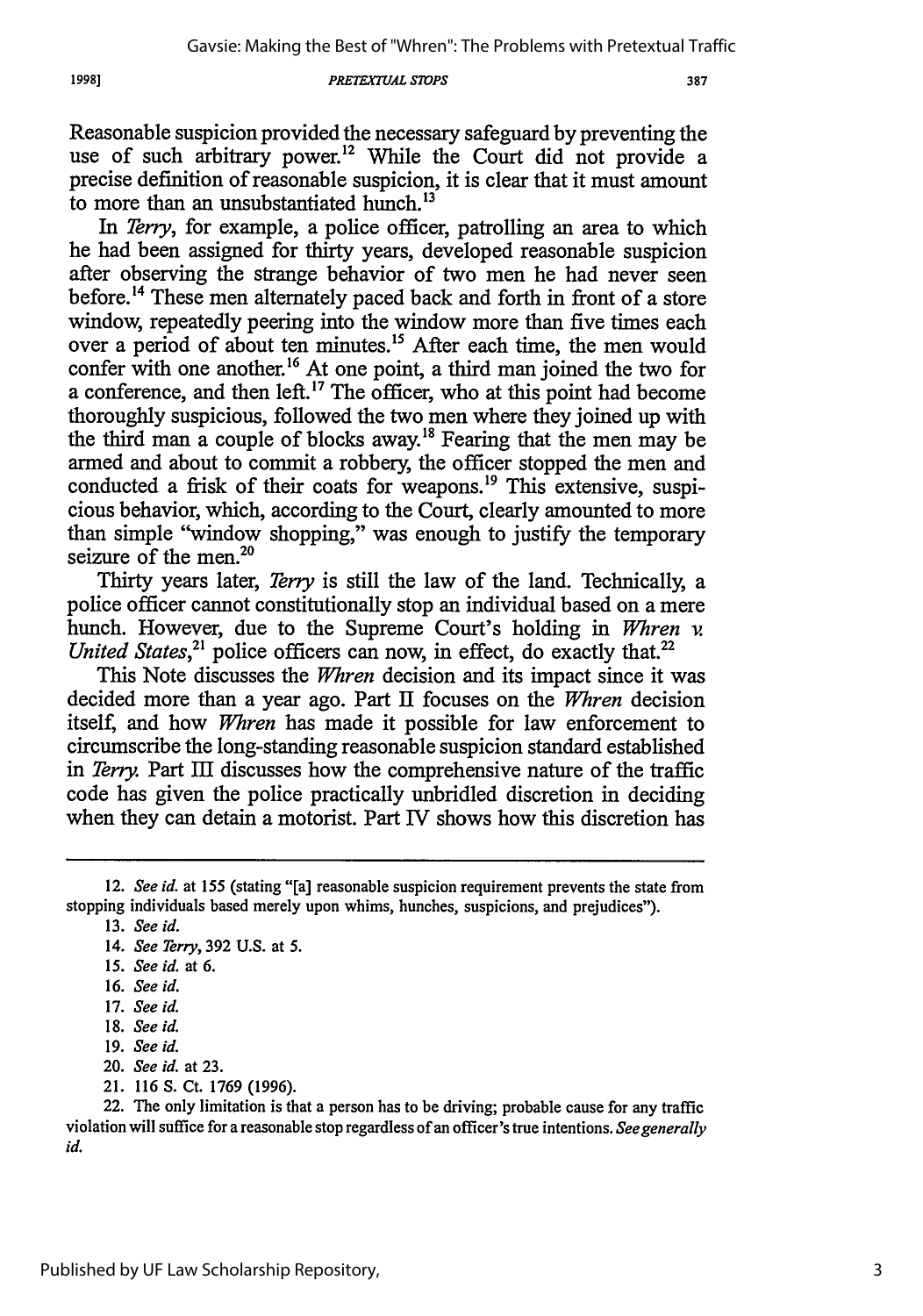**[Nb1. so**

had its biggest impact on minorities by increasing the problem of racial discrimination in the use of traffic enforcement activities to search for evidence of criminal activity. Part V examines two primary types of *Whren* stops which have evolved--one of which not only minimizes the problem of discrimination, but also minimizes the likelihood that law enforcement will exceed the limitations of the Fourth Amendment. Finally, Part VI discusses specific practices which should be prohibited by law enforcement under certain circumstances.

#### II. BLOWING *WHREN* WAY OUT OF PROPORTION

The facts of *Whren* are quite simple. Two plainclothes officers in an unmarked car were patrolling a high drug area in the District of Columbia.23 The officers drove past a truck waiting at a stop sign, and noticed the driver looking down into the lap of the passenger seated next to him.<sup>24</sup> The truck remained stopped at the intersection for more than twenty seconds.<sup>25</sup> When the officers turned their car around and headed toward the stopped vehicle, the truck made a right turn without signaling, and sped off at an "unreasonable" speed.<sup>26</sup>

Arguably, the officers did not have probable cause, or even reasonable suspicion, to temporarily stop the motorists in order to investigate other criminal activity they suspected.27 However, the officers did have probable cause to believe that the driver had violated several provisions of the District of Columbia's traffic code.<sup>28</sup> After overtaking the truck, one of the officers approached the vehicle to give the driver a warning concerning the violations observed.<sup>29</sup> At this point the officer immediately observed the passenger holding in plain view what appeared to be two bags of crack cocaine.<sup>30</sup> Both the driver and the passenger were

- 25. *See id.*
- 26. *See id.*
- 27. *See id.*

29. *See id.*

30. *See id.* at 1772. There is a "plain view" exception to the general requirement that a search warrant is necessary to conduct a search. Providing there is a valid reason for the stop, evidence of a crime or contraband that is in plain view can be seized. *See* Coolidge v. New Hampshire, 403 U.S. 443,484-90 (1971). The plain view sighting ofthe evidence or contraband, however, need not be inadvertent. *See generally Horton* v. California, 496 U.S. 128 (1990).

<sup>23.</sup> *See id.* at 1772.

<sup>24.</sup> *See id.*

<sup>28.</sup> *See id.* The defendants did not argue that the police officers lacked probable cause to believe that the traffic code had been violated. *See id.* One of the violations was simply for "fail[ing] to give full time and attention to the operation of the vehicle." *Id.* In addition, the officers did not think the defendants were speeding, but simply "driving at a speed greater than [was] reasonable and prudent under the conditions." *Id.* at 1772-73.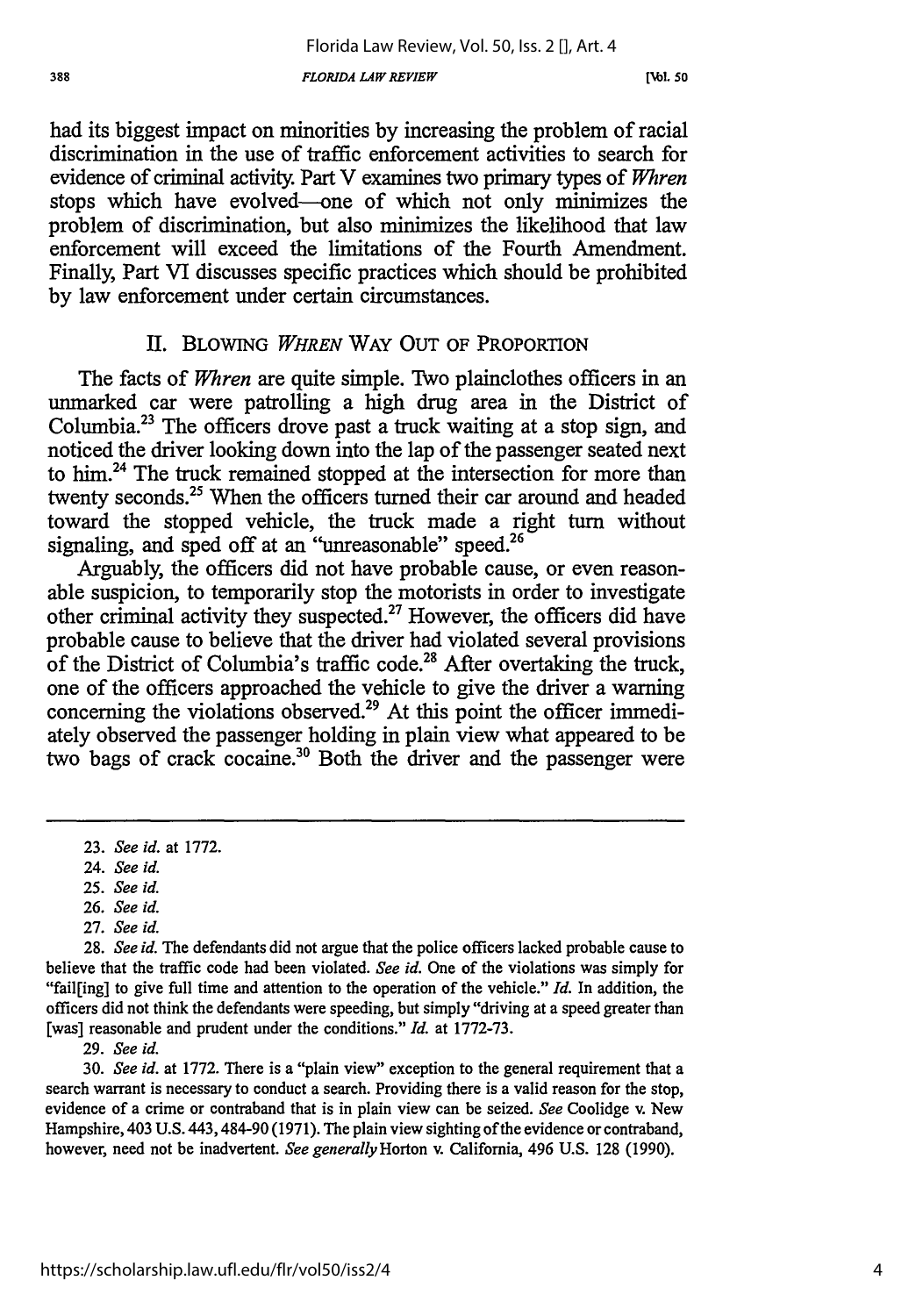19981

#### **PRETEXTUAL STOPS**

arrested, more drugs were subsequently seized from the vehicle, and the two were indicted later for violating federal drug laws.<sup>31</sup>

In an attempt to exclude the drug evidence at trial, the defendants argued that the officers' real reason for making the stop had nothing to do with enforcing the traffic code.<sup>32</sup> In other words, they asserted that the traffic violation was a mere pretext-a false excuse to stop the vehicle.<sup>33</sup> The issue for the Court in *Whren* was whether such pretextual stops were violative of the Fourth Amendment's prohibition against unreasonable seizures. $34$  The Court unanimously upheld the constitutionality of pretextual stops, holding that such stops are reasonable so long as probable cause exists to believe a traffic violation has occurred.<sup>35</sup> The actual motivations of the individual officers are irrelevant to the reasonableness of the stop.<sup>36</sup>

At first glance, *Whren* seems to make a great deal of sense. After all, long before *Whren* was decided, automobile stops were reasonable when the police had probable cause to believe a traffic violation had occurred.<sup>37</sup> In holding that such stops could be made regardless of an officer's true intentions, however, the Court enabled the police to do what they clearly could not do prior to Whren-stop and investigate criminal activity unrelated to the traffic violation with less than reasonable suspicion.<sup>38</sup> As a matter of fact, virtually any hunch will do for a constitutional stop. Taking a closer look at *Whren,* it appears that motorists across the country have been, in effect, completely stripped of any and all Fourth Amendment protections.

36. *See id.* at 1774.

<sup>31.</sup> *See Whren,* **116 S.** Ct. at 1772. There also were other drugs in the vehicle seized in a search incident to the arrest of the defendants. *Id.*

*<sup>32.</sup> See id.*

**<sup>33.</sup>** *See id.*

<sup>34.</sup> *See id.* at 1771. Defendants argued that the test should be "whether a police officer, acting reasonably, would have made the stop for the reason given." *Id.* at 1773. The Court believed that the test should be simplywhether the officer couldhave made the stop. *See id.* One commentator has noted: "The adoption of the 'could' standard, thereby blindly sanctioning pretextual traffic stops, ignores and circumvents reasonable suspicion and, concomitantly, undermines the purpose behind the Fourth Amendment." Levit, *supra* note 9, at 167.

*<sup>35.</sup> See Whren,* 116 S. Ct. at 1776.

<sup>37.</sup> *See* Delaware v. Prouse, 440 U.S. 648, 653-54 **(1979).**

<sup>38.</sup> *See Whren,* 116 *S.* Ct. at 1773. The defendants argued that pretextual stops create the temptation to use traffic stops as a means **of** investigating other law violations, for which only a hunch exists. *See id.*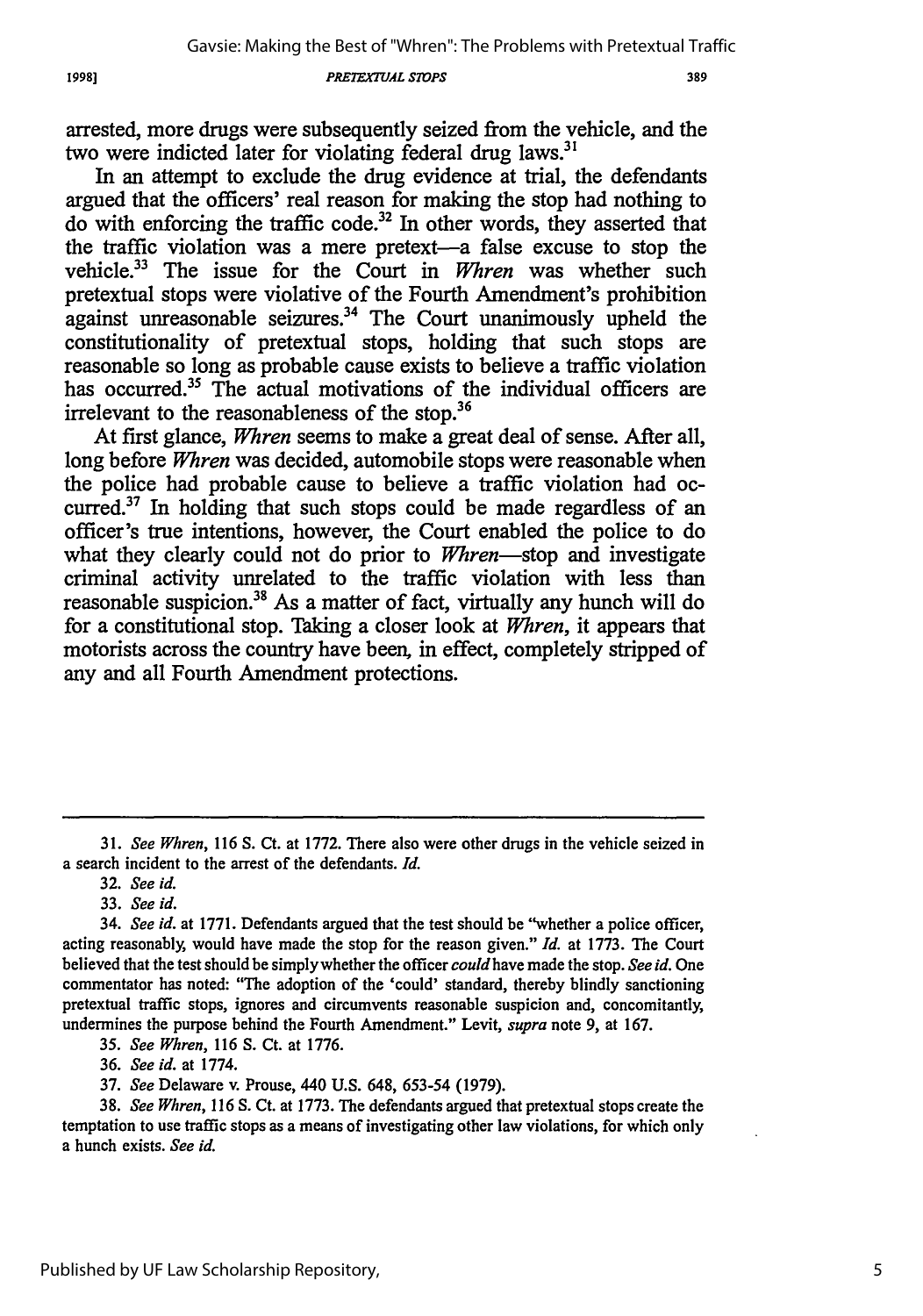#### Ill. TRAFFIC **CODES AND** THE PROBLEM OF IMPOSSIBLE COMPLIANCE

Consider the following scenario: a police officer, after observing a young male for just a moment, develops a hunch that he is dealing drugs. The officer cannot articulate anything specific about the man that would justify his hunch, and so he certainly does not have the requisite suspicion to stop and investigate at this point.<sup>39</sup> Fortunately for the officer, the man gets into his car and drives away. Now, the officer has virtually unlimited discretion to stop the driver any time and for any reason.<sup>40</sup>

This result occurs because driving codes are typically so extensive that no driver can travel three blocks without violating the law in at least some small way.<sup>41</sup> In fact, a study of a particular stretch of highway between Baltimore and Delaware revealed that ninety-three percent of all drivers committed at least one traffic violation.<sup>42</sup> These statistics are certainly not surprising considering that the traffic code regulates everything from taillights to tire tread.<sup>43</sup> A motorist can be stopped not only for driving too fast, but also for driving too slow or simply for driving at a speed greater than is reasonable and prudent under the circumstances.<sup>44</sup> Thus, an officer can stop a motorist for actually adhering to the posted speed limit. There is certainly a problem with the comprehensive nature of the traffic code when a motorist can be stopped even when he is doing everything possible to comply with the law.

One case, *Florida v. Corvin,45* reveals just how far *Whren* can be stretched to justify a traffic stop which ultimately leads to the discovery of drugs. The governing traffic law prohibited the operation of a vehicle without a validation sticker on the license tag.<sup>46</sup> According to the arresting officer, the motorist's license tag was bent in the corner to the point that the sticker was unreadable.<sup>47</sup> First, the trial court's finding that the officer thought the sticker was unreadable proves that there was,

43. *See* Harris, *supra* note 40, at 41.

*44. See id.* This was one of the violations that the motorist in *Whren* was suspected of committing. *See Whren,* 116 **S.** Ct. at 1773.

47. *See id.*

<sup>39.</sup> *See supra* text accompanying notes 2-4.

<sup>40.</sup> *See* David A. Harris, Whren v. United States: *Pretextual Traffic Stops and "Driving While Black,"* 21 **CHAMPION** 44, 41 (1997) (stating that because the traffic codes are so extensive, police "have virtually unlimited discretion").

<sup>41.</sup> *See id.*

*<sup>42.</sup> See* Whitehead v. Maryland, 1997 WL 542954, at \*6 n.4 (Md. App.).

<sup>45. 677</sup> So. 2d 947 (Fla. 2d **DCA** 1996).

<sup>46.</sup> *See id.* at 948.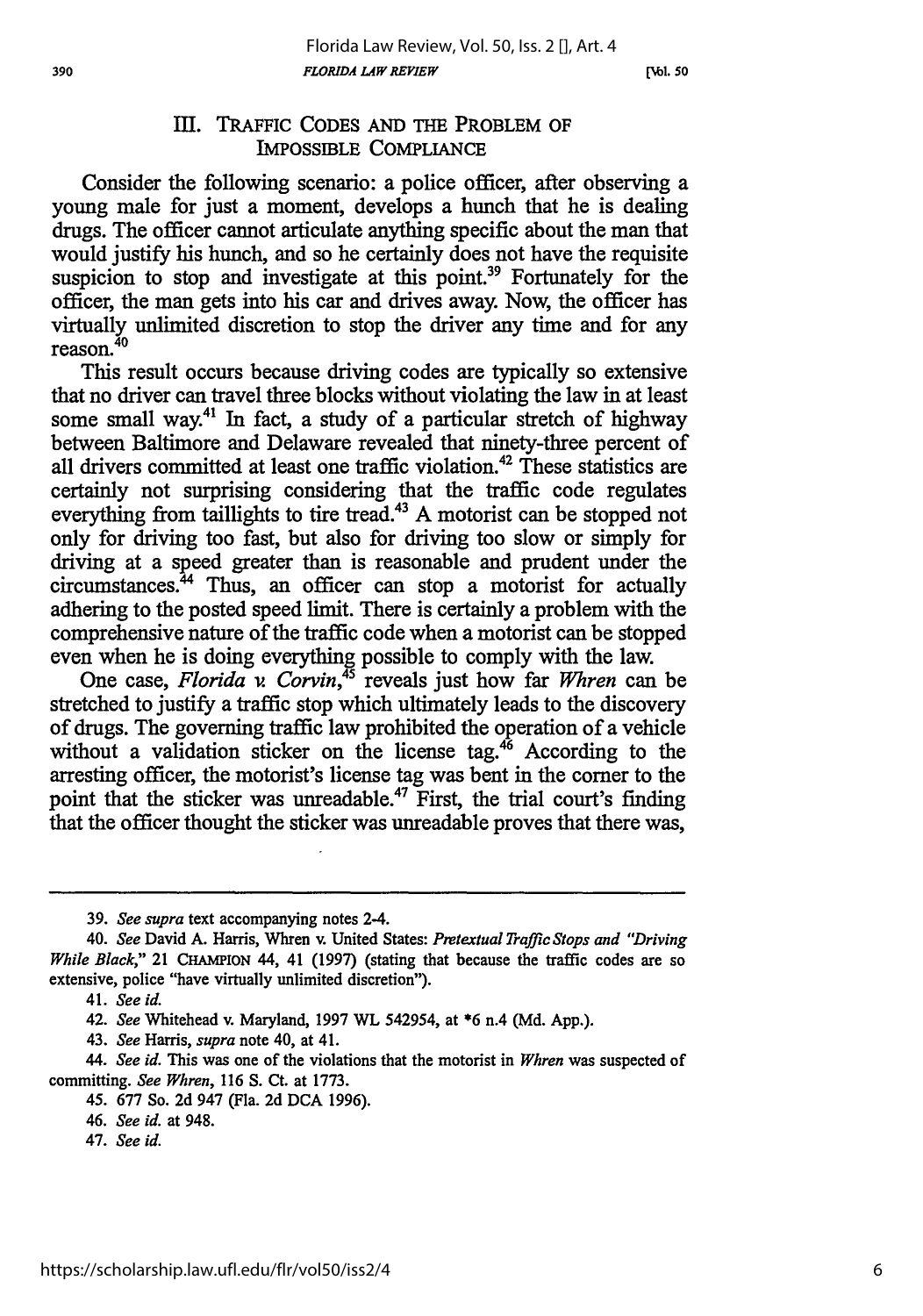**PRETEXTUAL STOPS** 

391

in fact, a sticker on the tag.48 Therefore, there was no true violation in the first place.<sup>49</sup> Also, the stop occurred at 4 a.m.<sup>50</sup>—a time at which, the trial court noted, no tag is readable.<sup>51</sup> If the tag is unreadable, then certainly the sticker is unreadable.<sup>52</sup> Holding that the stop was pretextual, the seized drug evidence was suppressed based on a pre- *Whren* holding.<sup>53</sup>

On appeal, however, the case was overturned in light of *Whren.54* The appellate court noted the fallacies described above, in addition to the fact that the officer had no other suspicions about the motorist.<sup>55</sup> Nevertheless, it held that probable cause existed to believe a traffic law had been violated, and therefore, it reversed the trial court.<sup>56</sup>

It is clear that no matter how minor and insignificant the infraction, and regardless of whether such infractions are regularly enforced or ever enforced at all, *Whren* provides the constitutional foundation for the stop.57 In fact, it almost seems as though the only way one can prevent being stopped by a police officer based on a random hunch is by staying off the roads altogether.

## IV. WHREN'S STAMP OF APPROVAL ON RACIAL **DISCRIMINATION**

The law is clear. As long as an officer has the statutory authority under the traffic code to make a stop, the officer's subjective motivations for making the stop are absolutely irrelevant and will not be considered in determining whether the stop was reasonable under the

54. *See Corvin,* 677 So. 2d at 949.

<sup>48.</sup> *See id.* The appellate court noted: "We first observe that the trial court's finding that officers stopped the vehicle because the decal was 'unreadable' is contrary to the stipulated fact that the officer originally thought the tag contained 'no decal' at all." *Id.* at 948-49.

<sup>49.</sup> Section 320.07, Florida Statutes (1993) only makes it a violation to drive "without" a sticker, not with an unreadable one.

*<sup>50.</sup> See Corvin,* 677 So. 2d at 948.

*<sup>51.</sup> See id.*

*<sup>52.</sup> See id.* (stating that the officer's observation that the sticker was illegible was unpersuasive).

*<sup>53.</sup> See id.* The trial court based its holding on *Kehoe v State,* 521 So. 2d 1094 (Fla. 1988). *See Corvin,* 677 So. 2d at 948. The *Corvin* court explained that *Kehoe* used the "reasonable officer" test to determine if a traffic stop was reasonable under the Fourth Amendment. *See id.* In other words, a reasonable officer would not have stopped a motorist at 4 a.m. for the alleged registration sticker violation. *See id.*

*<sup>55.</sup> See id.* at 949-50.

*<sup>56.</sup> See id.*

*<sup>57.</sup> See Whren,* **116 S.** Ct. at 1776. *Whren* applies to all traffic violations and does not require officers to have more than probable cause for those violations that are minor or technical. *See id.*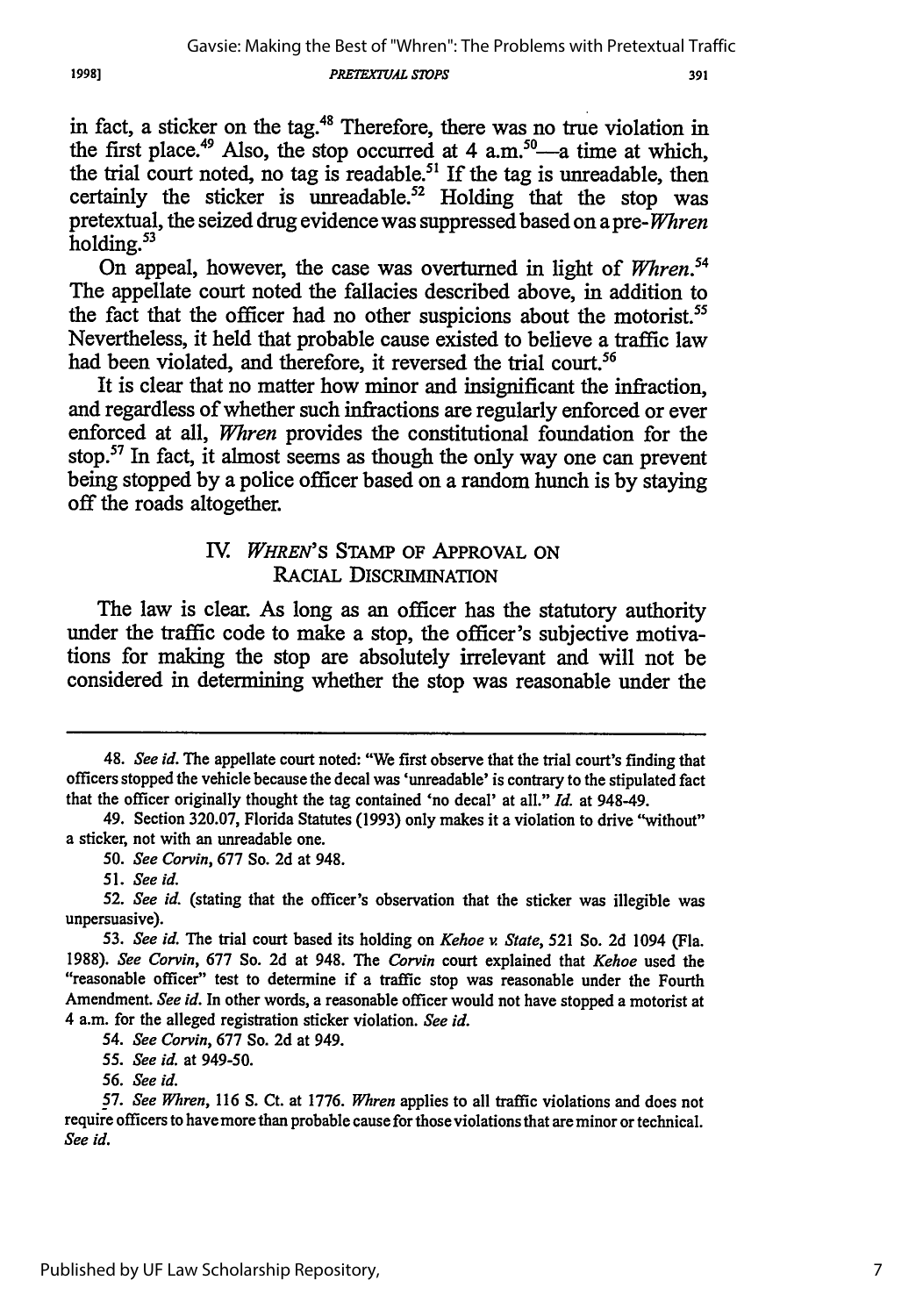**[Nb1. 50**

Fourth Amendment.<sup>58</sup> This result may hold true even in the following situation.

Consider a police officer who has the personal belief that all African-Americans are involved in illegal drug activity in one way or another. Based on this belief, the officer decides to stop only African-Americans who exceed the speed limit, and ignores all other drivers regardless of their excessive speed. According to the Supreme Court, these stops are "reasonable" under the Fourth Amendment.<sup>59</sup>

The hypothetical described above is unfortunately a reality. Discrimination on the nation's roadways is a problem that began long before Whren.<sup>60</sup> For example, in 1992 in Volusia County, Florida, a study was conducted of local law enforcement traffic stop procedures.<sup>61</sup> More than 140 hours of videotape were compiled consisting of almost 1110 traffic stops. $62$  The results were quite revealing. More than seventy percent of all the traffic stops involved African-American drivers.<sup>63</sup> This statistic is even more startling considering that African-Americans made up less than ten percent of the drivers on the particular highway involved in the study.<sup>64</sup> In addition, African-American drivers were detained twice as long, on average, as were white drivers, and also were twice as likely to have their cars searched subsequent to the stop.<sup>65</sup>

The results of the Volusia County study are only one example of obviously discriminatory stops. A similar study in Maryland revealed almost identical, discriminatory practices by law enforcement using the traffic code.<sup>66</sup> So common is the practice of discriminating against African-Americans in enforcing the traffic code, that a term for a new type of traffic violation has been coined: "Driving While Black."<sup>67</sup>

60. *See id.*

*<sup>58.</sup> See Whitehead,* 1997 WL 542954, at \*5 (explaining that the actual motivation of the officer cannot be subject to constitutional inquiry or challenge).

*<sup>59.</sup>See* Harris, *supra* note 40, at 42 (explaining that law enforcement's use of the vast discretionary power granted to it under *Whren* to stop more African-Americans does not, by itself, violate the Fourth Amendment).

<sup>61.</sup> *See* David A. Harris, *Traffic Stops of Minorities: Unequal Justice Under Law,* ORLANDO **SENTINEL,** Mar. 30, 1997, at G3.

<sup>62.</sup> *See id.*

<sup>63.</sup> *See id.*

*<sup>64.</sup> See id.*

*<sup>65.</sup> See id.*

<sup>66.</sup> *See* Harris, *supra* note 40, at 42. In the Maryland study, 18 months worth of data revealed that of all motorists stopped and then searched, either through consent or with the use of a drug-sniffing dog, almost 80% were African-Americans. *See id.*

<sup>67.</sup> Angela **J.** Davis, *Race, Cops, and Traffic Stops,* 51 U. MIAM L. REV. 425, 425 (1997).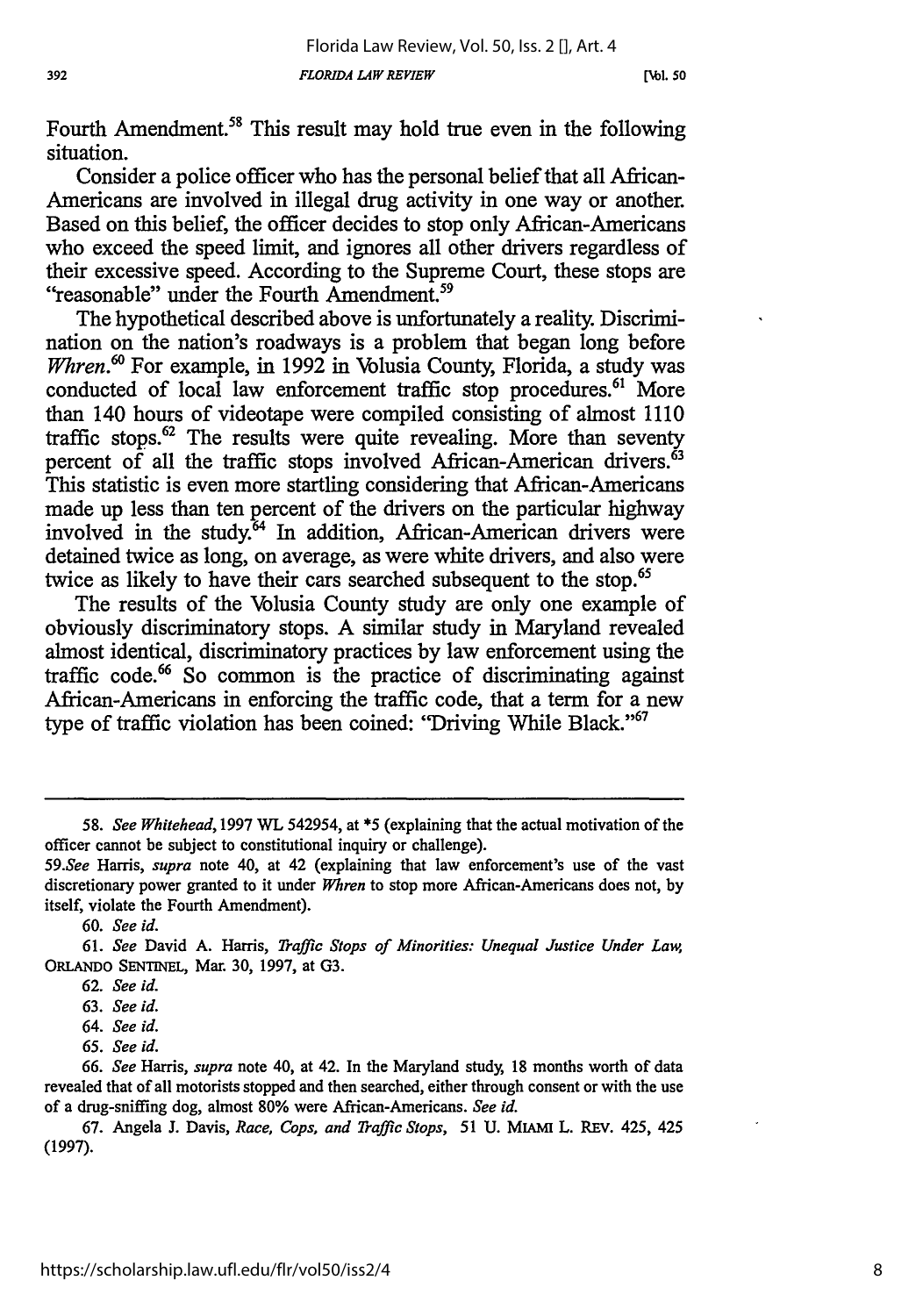*PRETEXTUAL STOPS*

393

The Supreme Court could have seized the opportunity in *Whren* to remedy discriminatory pretextual traffic stops.<sup>68</sup> However, it avoided the issue almost entirely. Devoting only two sentences of the entire decision to the issue of discrimination, the Court stated that "the constitutional basis for objecting to intentionally discriminatory application of laws is the Equal Protection Clause, not the Fourth Amendment. Subjective intentions play no role in ordinary, probable-cause Fourth Amendment analysis."<sup>69</sup> The Court cannot technically be accused of condoning discriminatory practices.<sup>70</sup> However, designating the Equal Protection Clause as the sole remedy for a discriminatory claim is tantamount to doing just that.

Bringing an equal protection claim requires an individual to prove that the officer, or other agent of the State, acted intentionally to discriminate against him based on his race.<sup>71</sup> Meeting this burden is no easy task, despite the statistical evidence available which would tend to support such a claim.<sup>72</sup> For example, an African-American living in Volusia County would not be able to successfully prove his claim simply by submitting the available study which clearly shows that members of his race are stopped in that county at a much higher rate than members of other races.<sup>73</sup>

The Supreme Court requires an individual to prove that similarly situated individuals could have been stopped for the same traffic offense, but were not.74 In other words, an African-American motorist would have to show that a white motorist was observed by an officer committing the same violation under similar circumstances, yet was not stopped. Proving this absence of action is most definitely easier said than done. After all, police officers keep records of only the motorists they stopped, not of those whom they could have stopped, but did not.<sup>75</sup> It is therefore apparent that short of an officer admitting he stopped a driver

**<sup>68.</sup>** The African-American defendants in *Whren* argued that police officers might decide which motorists to stop based on decidedly impermissible factors, such as race. *See Whren, 116* **S.** Ct. at 1773.

<sup>69.</sup> *Id.* at 1774.

<sup>70.</sup> The Supreme Court did not condone discrimination. It merely stated that discrimination was an equal protection issue, not a Fourth Amendment issue. *See id.*

<sup>71.</sup> *See* Washington v. Davis, 426 U.S. 229, 239 (1976).

<sup>72.</sup> Showing a discriminatory effect by statistical evidence is not, in itself, enough. Discriminatory intent also must be proven. *See id.* at 240-41.

<sup>73.</sup> *See id.*

<sup>74.</sup> *See* United States v. Armstrong, 116 **S.** Ct. 1480, 1488 (1996).

*<sup>75.</sup> See* Davis, *supra* note 67, at 437.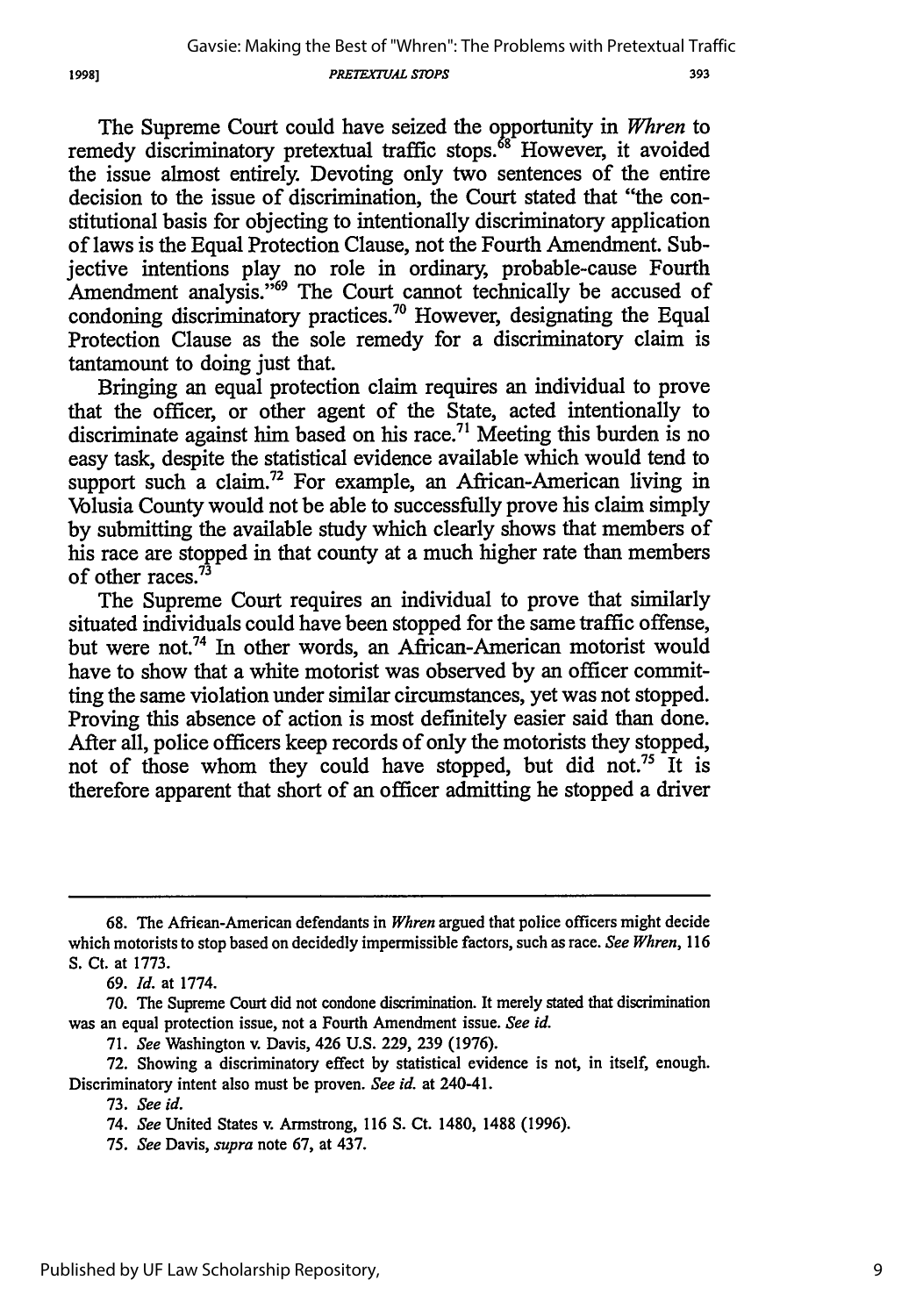because of race, raising a successful equal protection challenge will be a near impossibility.<sup>76</sup>

Minorities have made accusations of discriminatory practices by law enforcement in the use of traffic stops for a long time.<sup>77</sup> In fact, the Volusia County study was conducted four years before the *Whren* decision. <sup>78</sup>*Whren* is simply responsible for making the situation worse by providing law enforcement with the constitutional foundation for engaging in such discriminatory practices.<sup>79</sup> As will be discussed later, pretextual stops can be conducted in a manner that will at least minimize the risk of discrimination.

#### V Two TYPES OF PRETEXTUAL **STOPS**

It seems as though law enforcement has taken full advantage of the Court's liberal interpretation of the Fourth Amendment in *Whren.* By all indications, pretextual traffic stops have significantly increased all over the country since Whren.<sup>80</sup> To make matters worse, the Supreme Court provided no guidance as to how far the police may go in detaining and interrogating someone who has been stopped under the pretext of traffic code enforcement. 81 As a result, the traffic code has suddenly become one of law enforcement's most effective weapons in fighting the war on drugs.

It is important to keep in mind that the stop in *Whren* was extremely brief.<sup>82</sup> Regardless of why the officer stopped the vehicle, the fact remains that as soon as he approached the vehicle, drugs were seen in plain view in the passenger's hands.<sup>83</sup> It was on these facts that the Supreme Court gave its stamp of approval for pretextual stops.<sup>84</sup>

However, not all traffic stops which lead to arrests run as smoothly or quickly as did the one in *Whren.* Obviously, most drug dealers do not

80. *See* Whitehead v. Maryland, 1997 WL 542954, at \*2.

81. *See id.* at \*5 (emphasizing that *Whren* was a unanimous decision without concurring opinions).

<sup>76.</sup> *See id.* at 435. "It would be quite difficult for a black motorist to prove that a police officer stopped or detained him because of his race." *Id.*

<sup>77.</sup> *See Harris, supra* note **61,** at G3. "[African-Americans] had been saying for years that police regularly stopped and searched them, but few people listened." *Id.*

<sup>78.</sup> The \Nblusia County study was conducted in 1992. *See* Harris, *supra* note 61, at G3.

<sup>79.</sup> *See* Harris, *supra* note 40, at 42 (stating with regard to using traffic stops to discriminate against African-Americans, "we can predict what *Whren* will lead to because it was happening already"). Additionally, Harris states that the Supreme Court has given its "stamp of approval" to discrimination in pretextual traffic stops. *See id.*

*<sup>82.</sup> See Whren,* 116 S. Ct. at 1772.

<sup>83.</sup> *See id.*

<sup>84.</sup> *See* Harris, *supra* note 40, at 42.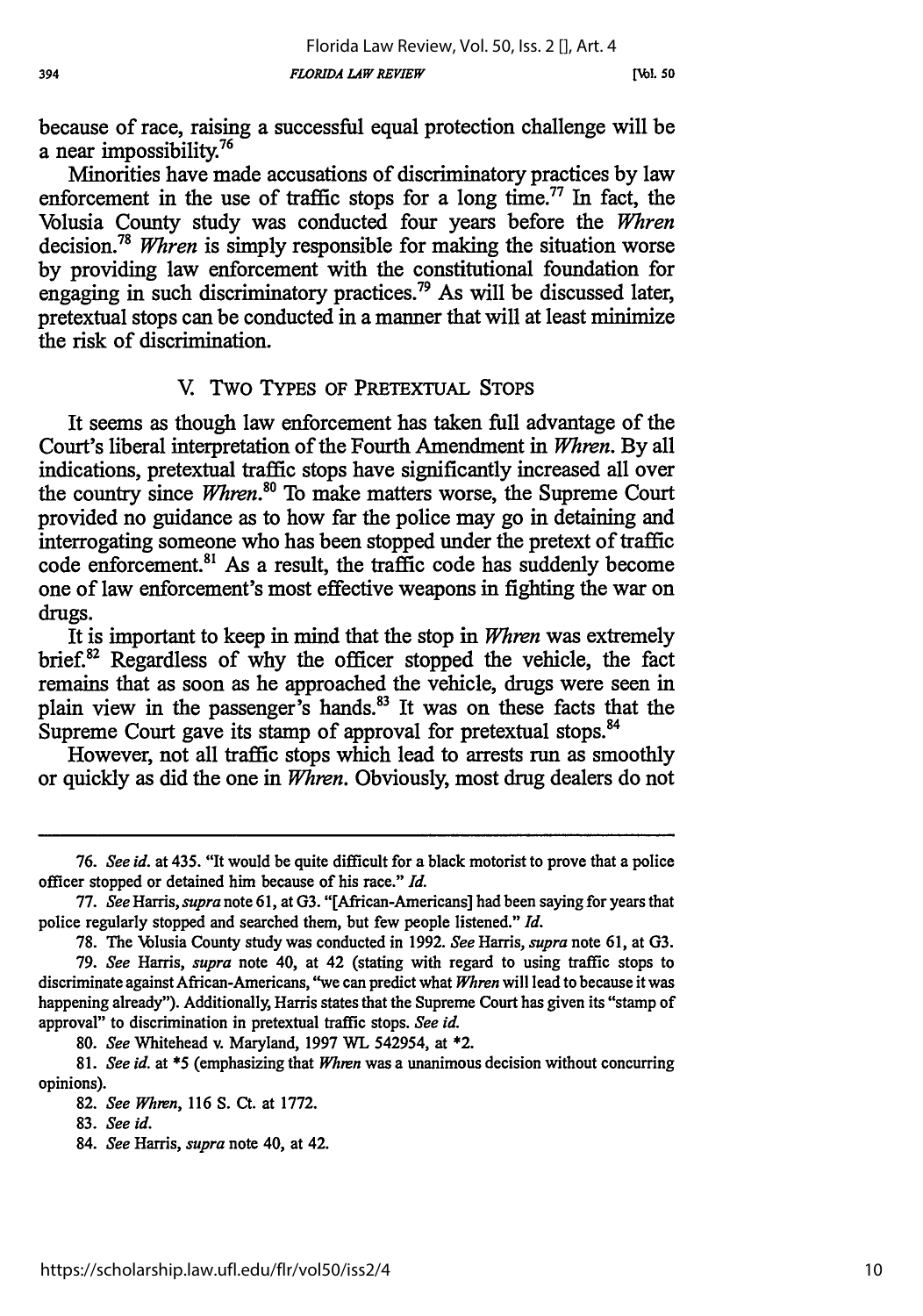*PRETEX77JAL S7OPS*

hold their contraband in their hands when a police officer approaches the vehicle. The methods available to law enforcement once they stop the vehicle to further detain the motorist and search the vehicle are so numerous that every traffic stop can easily be turned into a search for other criminal activity.<sup>85</sup>

While every traffic stop tends to be unique, stops which are admittedly pretextual have emerged in two basic forms. After considering these two types separately, it is clear that one is preferable because it limits the potential for abuse under *Whren.* The other demonstrates how law enforcement typically violates the Fourth Amendment by exercising authority that it lacks even after *Whren's* liberal holding.

## *A. "Cookie-Cutter"* Whren

An example of the first type of stop to be discussed occurred as part of an effort to stop the flow of drugs into Pinellas County, Florida.<sup>86</sup> The local police department set up a highway taskforce which used the traffic code as a means to stop cars to search for drugs." The taskforce operated as follows: police officers would stop each motorist observed to be in violation of Florida's traffic code on a particular stretch of road.8 Following the stop, a detective would approach the vehicle and ask the driver to accompany him to the police car.<sup>89</sup> The driver would then be asked for his consent to search the vehicle.<sup>90</sup> If the driver consented, one officer would run a computer check on the driver and vehicle, while another officer searched the vehicle.<sup>91</sup> If the driver refused, the officers would use a narcotics detection dog to sniff the vehicle, as dog sniffs do not qualify as a "search" under the Fourth Amendment.<sup>92</sup>

<sup>85.</sup> *See* Levit, *supra* note 9, at 145-46. The officer may: (1) conduct a protective search of the driver, passengers, and vehicle for weapons if suspicion of danger exists; (2) seize contraband in plain view provided the stop itself is valid; (3) conduct a search incident to arrest; (4) use the time necessary to check the vehicle and registration to develop reasonable suspicion necessary to further detain the driver; or **(5)** ask the driver for voluntary consent to search the vehicle. *See id.*

**<sup>86.</sup>** *See* United States v. Holloman, 113 **F3d** 192, 193 (11th Cir. 1997).

<sup>87.</sup> *See id.* The constitutionality of this practice recently was upheld in light of *Whren. See*

*id.*

**<sup>88.</sup>** *See id.* **89.** *See id.*

**<sup>90.</sup>** *See id.*

**<sup>91.</sup>** *See id.*

**<sup>92.</sup>** *See id.* The Supreme Court, in dictum, in *United States v. Place,462* **U.S. 696 (1983),** said that a drug sniff is not a search because it "discloses only the presence or absence of narcotics, a contraband item." **SLOBOGIN,** *supra* note **3,** at 194 (citing *Place,* 462 **U.S.** at **707).** The defendant in *Holloman* tried to distinguish his stop from the one in *Whrn* **by** arguing that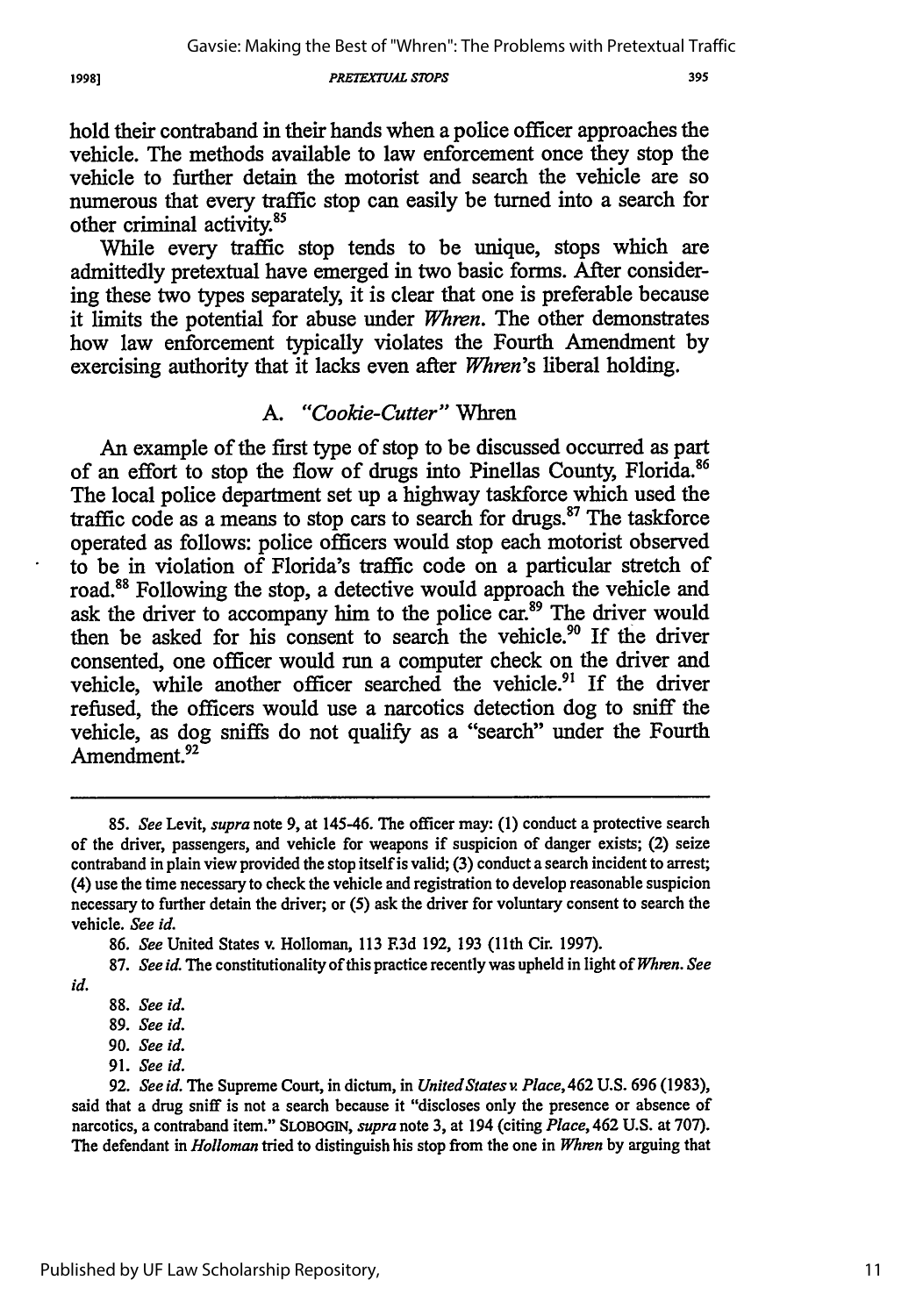**[Vol. 50**

It is important to take note of the cookie-cutter fashion in which the stops of this operation are conducted. First, each motorist observed violating the traffic code is stopped, regardless of any individualized suspicion of drug activity.<sup>93</sup> Therefore, this operation is less susceptible to claims of discrimination. Second, each motorist is subjected to an identical post-stop procedure.<sup>94</sup> A motorist cannot complain that he was subjected to a more aggressive attempt by the officers to search the vehicle than any other motorist.<sup>95</sup>

Also noteworthy is the efficiency of the operation. Multiple officers are involved in each stop and an on-site narcotics detection dog is readily available if consent is refused by the motorist.<sup>96</sup> At all times, therefore, the pretextual purpose of the traffic stop is being carried out.<sup>97</sup> While the search of the car is being conducted by one officer, the computer check of the motorist is being conducted by another.<sup>98</sup> Such checks are routine practice for a traffic stop even when the officer has no intention of searching for drugs.<sup>99</sup> Additionally, once the radio report is received which indicates that there are no problems with the motorist or the vehicle, the detention is concluded by either issuing a citation or an oral warning. $100$ 

The benefit in this cookie-cutter operation is such that every stop is conducted quickly and efficiently. This is important because the Supreme Court has held that an intrusion must last no longer than is necessary to effectuate the purpose of the stop.<sup>101</sup> If reasonable suspi-

98. *See supra* text accompanying note 91.

99. A computer check is part of the "legitimate investigative detention in the wake of a traffic stop." Levit, *supra* note 9, at 154.

the drugs in *Whren* were in plain view and that there was no required detention or search. *See Holloman,* 113 E3d at 194. In *Holloman,* the defendant argued, there was a detention and a search. *See id.* This argument failed because a dog sniff is not a search for Fourth Amendment purposes. *See id. The Holloman* court reasoned that this case was therefore analytically indistinguishable from *Whren. See id.* Additionally, the defendant argued that the case was similar to an unlawful roving patrol rather than a constitutionally permissible roadblock stop. *Id.* The court said that the roadblock and roving stop cases "concerned whether, consistent with the Fourth Amendment, the Government may temporarily detain motorists in the absence of probable cause or reasonable articulable suspicion." *Id.* Since the seizure in this case was based on probable cause, the court dismissed the argument. *See id.*

<sup>93.</sup> *See supra* text accompanying note 88.

<sup>94.</sup> *See supra* text accompanying notes 89-92.

<sup>95.</sup> This approach also makes the post-detention period less susceptible to claims of discrimination.

<sup>96.</sup> *See supra* text accompanying notes 88-92.

<sup>97.</sup> The pretext is the violation of the traffic code for which the motorist is stopped. The true purpose of the task force is to stop the flow of drugs.

<sup>100.</sup> *See Holloman,* 113 F.3d at 193.

<sup>101.</sup> *See* Florida v. Royer, 460 U.S. 491, 500 (1983).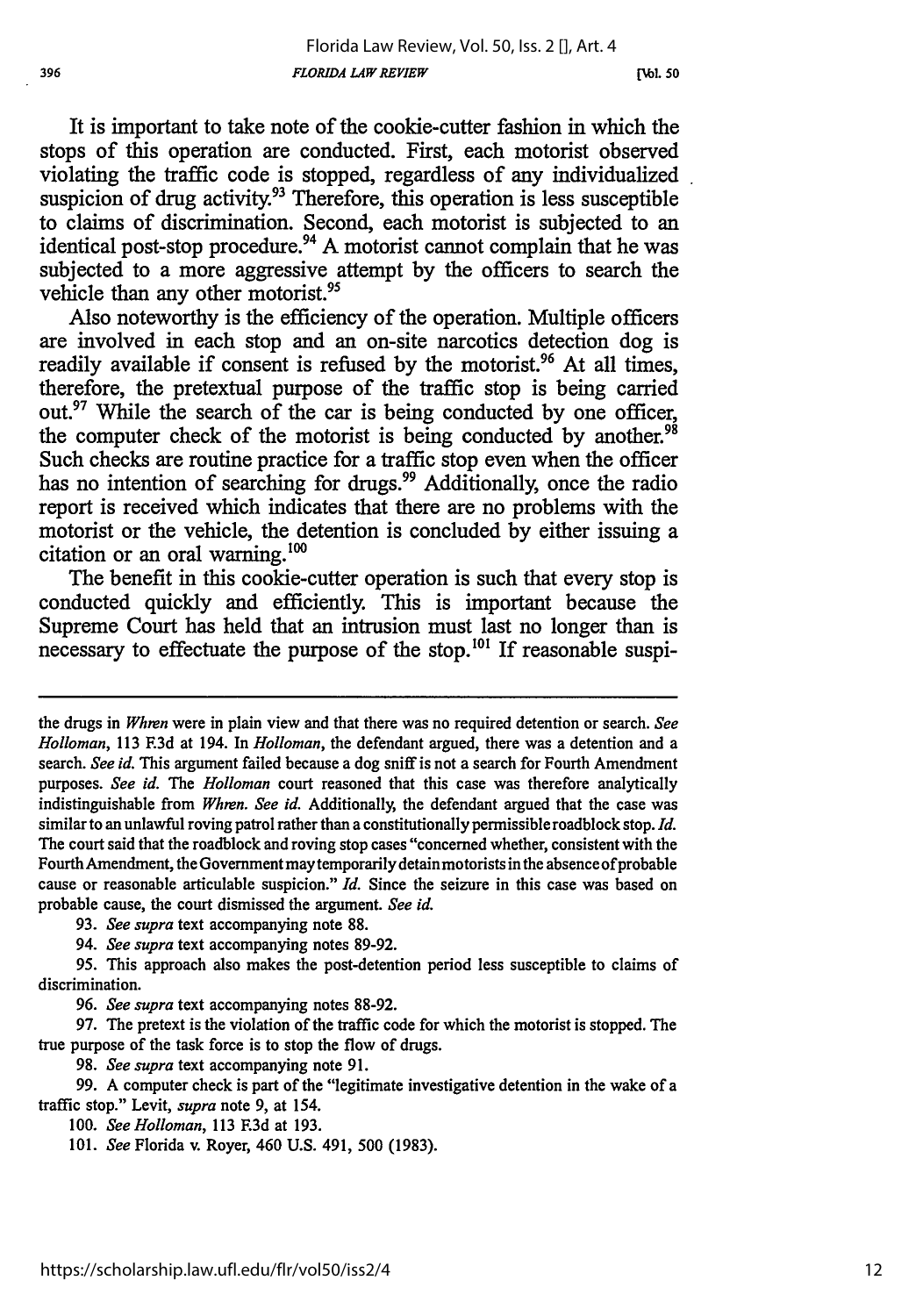19981

#### *PRETEXTUAL STOPS*

397

cion to continue the detention of the motorist does not develop during the time necessary to issue a warning or citation for the observed violation, then the stop must end.<sup>102</sup> Any detention beyond the time necessary to issue the citation is deemed a second stop.<sup>103</sup> Therefore, if reasonable suspicion is lacking, any evidence discovered during the second stop will be excluded as the fruit of an unconstitutional search.<sup>104</sup>

## *B. Random Stops Under* Whren

*Whren* does not restrict pretextual traffic stops to the cookie-cutter type described in the above Pinellas County operation. In a random stop, the second type to be described, the decision to stop a vehicle occurs in an arbitrary manner. In addition, law enforcement may use other techniques following the traffic stop other than simply asking for the driver's consent.<sup>105</sup> The efficiency of these random stops also suffers when the stops are not part of an organized operation. Obviously, if a

104. *See* Mapp v. Ohio, 367 U.S. 643 (1961). The reasoning behind viewing a detention beyond the time it takes to issue a traffic warning or citation as a separate, distinct detention is derived from a main tenet of the landmark Terrycase discussed earlier: "the scope of the search must be 'strictly tied to and justified by' the circumstances which rendered its initiation permissible." *Terry,* 392 U.S. at 19 (citing Warden v. Hayden, 387 U.S. 294, 310 (1967)).

*105. See supra* text accompanying note **81.**

<sup>102.</sup> *See* Snow v. State, 84 **Md. App.** 243, 248 **(1990).**

<sup>103.</sup> *See id.* In *Snow,* the driver was stopped by an officer for speeding, and appeared to the officer to be somewhat nervous. *See id.* at 247. The officer was on the lookout for drugs, considering the particular stretch of road involved. *See id.* After noticing three air fresheners hanging from the rear view mirror, the officer believed that the driver may have been attempting to conceal the odor of narcotics. *See id.* At some point, both the driver and passengerwere asked to exit the vehicle. *See id.* After the officer issued a traffic warning for speeding, he requested permission to search the car. *See id.* at 248. The driver refused, and the officer then used a K-9 dog to sniff the car for narcotics. *See id.* The dog alerted to the presence of drugs, and a subsequent search turned up heroin. *See id.* The court in *Snow* held that the purpose of the stop was fulfilled as soon as the officer issued the warning for speeding. *See id.* Additionally, the court found that the State did not demonstrate a reasonable, articulable suspicion to continue the detention beyond the warning. *See id.* at 265. The fact that the driver was nervous and avoided eye contact with the officer did not justify a detention because this is common of most motorists during a confrontational traffic stop. *See id.* at 260. The driver's use of a stretch of highway on which drug trafficking was common did not distinguish him from any other driver on the road. *See id.* Furthermore, air fresheners in a car are common for both their functional and ornamental capacity. *See id.* at 261. The court reasoned that the three air fresheners could merely indicate that the driver added one at a time, still considering the **old** one to be useful. *See id.* Finally, exercising the constitutional right to refuse consent is no indicator that one is involved in carrying drugs. *See id.* at 262. While the officer's "hunch" of drug activity in this case turned out to be correct, it did not justify the continued seizure of the driver, which was an additional intrusion on his Fourth Amendment rights. *See id.* at 267.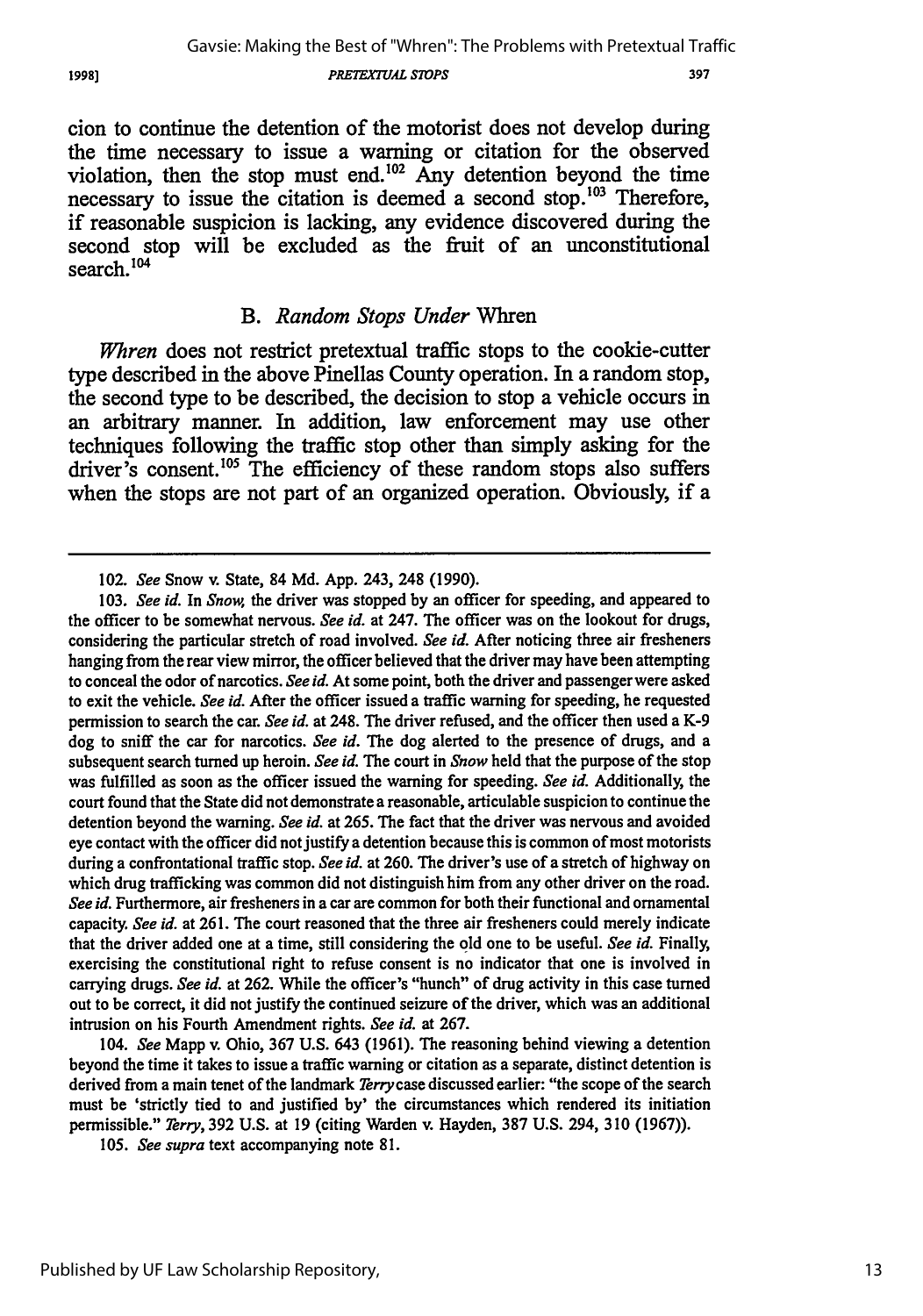**[NI. 50**

single officer is making the stop, he cannot effectively do two things at the same time. Therefore, if the requisite reasonable suspicion does not develop, the likelihood increases that the detention will continue for a longer period than is constitutionally permissible.<sup>106</sup>

The very recent case of *Whitehead v Maryland,'07* decided by the Court of Special Appeals of Maryland, provides a perfect example of a random stop which at first glance appears no more intrusive than a uniform stop. However, a closer look reveals several key differences which ultimately make the stop unconstitutional.<sup>108</sup> It also demonstrates the need for limiting an officer's conduct subsequent to a pretextual stop.

The police officer in this case was part of a special highway taskforce, similar to the Pinellas County taskforce, organized to enforce the controlled dangerous substance laws.<sup>109</sup> Accompanied by a K-9 narcotics dog, the officer pulled over a motorist who was exceeding the speed limit.<sup>110</sup> Unlike the systematic operation described above, the officer did not stop all drivers he observed speeding."' In fact, testimony showed that the officer only selected particular vehicles which exceeded the speed limit and ignored others.<sup>112</sup> As a result, there was little doubt that the officer's decision to stop the driver for speeding was a pretext for further investigating his suspicion that the vehicle and its occupants were connected with narcotics activity.13

Subsequent to the stop, the officer asked the driver to produce his license and registration, but the driver could only produce the latter.<sup>114</sup> Therefore, the officer ordered the driver out of the car, but told the passenger to remain seated.<sup>115</sup> The officer in this case, unlike the officers involved in the Pinellas County stops, did not have a standard

*110. See id.* **at\* \*1.**

- 113. *See id.*
- 114. See *id.* at *\*1.*
- 115. *See id.*

*<sup>106.</sup> See supra* notes 98-99 and accompanying text.

<sup>107. 1997</sup> **WTL** 542954 (Md. App.).

<sup>108.</sup> The stop itself was not unconstitutional. *See id.* at **\*5.** However, the portion of the detention subsequent to the stop, which exceeded the time necessary to issue a warning or citation, was unconstitutional. *See id.*

**<sup>109.</sup>** *See id.* at **\*2.**

<sup>111.</sup> *See id.* The court stated, "We, consequently, can and do properly infer that [the officer's] selection of particular vehicles violating the speed limits, while ignoring others, is influenced by his suspicion that the occupants may, in addition to speeding, also be in violation of the criminal laws that he has been detailed to enforce." *Id.* at \*2.

<sup>112.</sup> *See id.*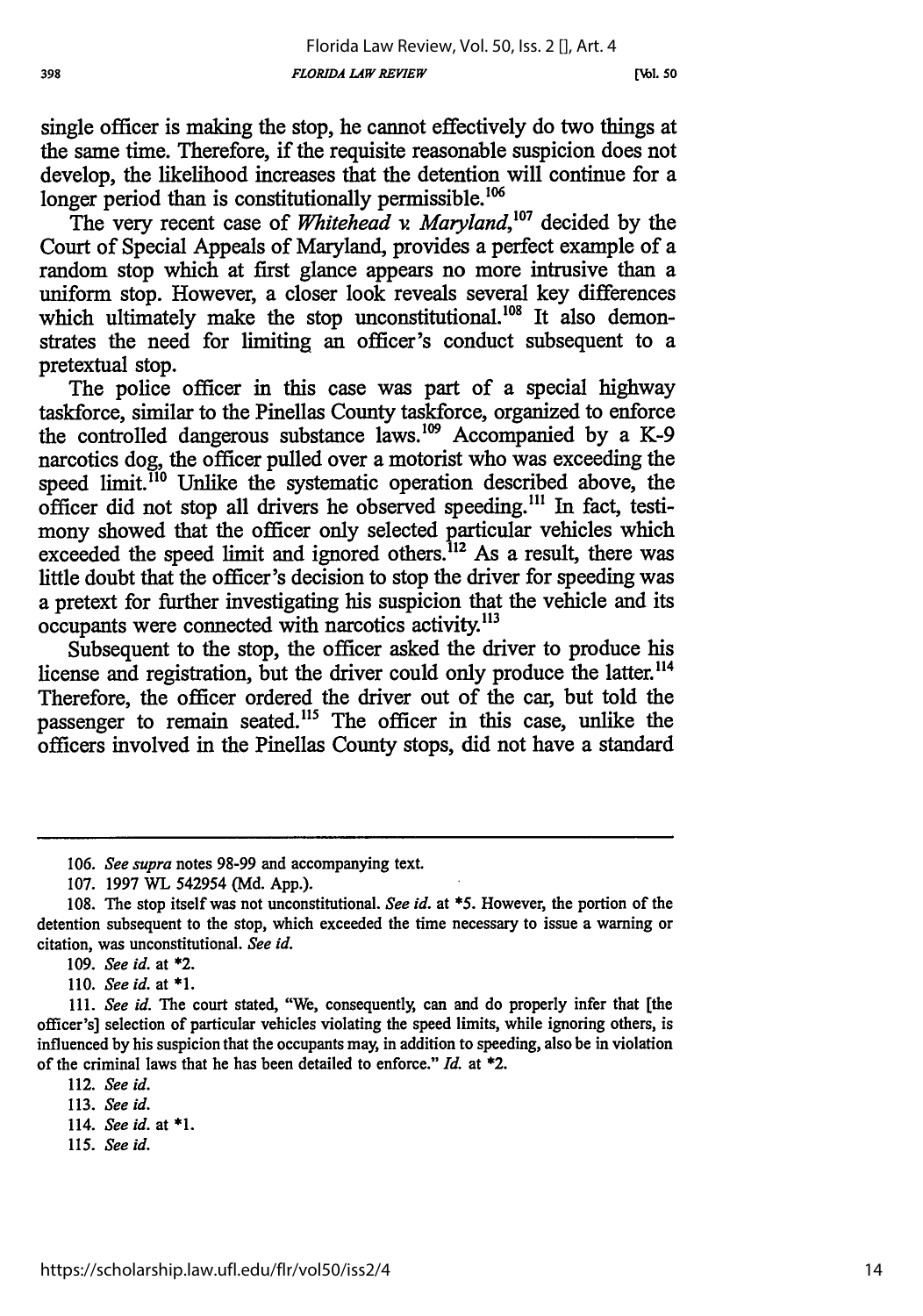*PRETEX7UAL STDPS*

operating procedure which was adhered to in attempting to investigate narcotics activity subsequent to the stop.<sup>116</sup>

After separating the driver and passenger, the officer asked the driver where he had been on his travels.<sup>117</sup> Shortly thereafter, the officer posed the same question to the passenger and received a slightly different response.<sup>118</sup> At this point, the officer claimed he became suspicious of the men. $^{119}$  Meanwhile, the officer contacted the station via radio to check if the driver had any outstanding warrants, if he had a valid driver's license, and also to verify that the car had, not been reported stolen.<sup>120</sup>

The driver then was asked to sit in the police cruiser, where the officer requested the driver's consent to search the vehicle.<sup>121</sup> The driver subsequently became nervous and began to stutter.<sup>122</sup> In addition, he refused to sign the consent form.<sup>123</sup>

Meanwhile, the officer received a report which indicated that the driver had a valid driver's license, that he was not wanted on any outstanding warrants, and that the car he was driving was not stolen.<sup>124</sup> Nevertheless, the officer continued the detention while he conducted a scan of the car for narcotics with his K-9 police dog.<sup>125</sup> The dog

117. *See id.*

118. *See id.* The driver revealed that he had come from New Jersey where he had visited his grandmother the previous Saturday, and was returning to Baltimore. *See id.* The passenger responded similarly. His response, however, differed in that he said they had visited friends, and also that they had visited New Jersey on the previous Sunday (not Saturday). *See id.*

122. *See Whitehead,* 1997 *WL* 542954, at \*1.

<sup>116.</sup> Nothing in *Whiteheadindicates* that the officer used the same procedure following a traffic stop for a violation of the traffic code to look for signs of other criminal activity. The only reference to any standard technique was the officer asking for consent to search the vehicle to observe the motorist's reaction to the request. *See id.* Nothing indicates that the officer asked all stopped motorists for consent.

<sup>119.</sup> *See id.*

<sup>120.</sup> *See id.*

<sup>121.</sup> *See id.; supra* text accompanying note 99.

<sup>123.</sup> *See id.* The officer testified that he typically did this to observe the motorist's reaction. *Id.* at \*4. The Supreme Court has held that the validity of a purported consent to a search is determined by a "voluntariness" test. *See* **WAYNE** R. LAFAVE, SEARCH **AND** SEizURE: A TREATISE ON THE FOURTH AMENDMENT § 8.2 (3d ed. 1996). Whether a consent to a search was "voluntary" is a question of fact determined from the totality of all the circumstances. *See id.* Also noteworthy is the Supreme Court's recent holding that the Fourth Amendment does not require that a lawfully seized defendant be advised that he is "free to go" before his consent to search will be recognized as voluntary. *See* Ohio v. Robinette 117 **S.** Ct. 417, 421 (1996). The Court found that it would be unrealistic to require law enforcement to always inform detainees that they may leave. *See id.*

<sup>124.</sup> *See Whitehead,* 1997 WL 542954, at \*1.

*<sup>125.</sup> See id.*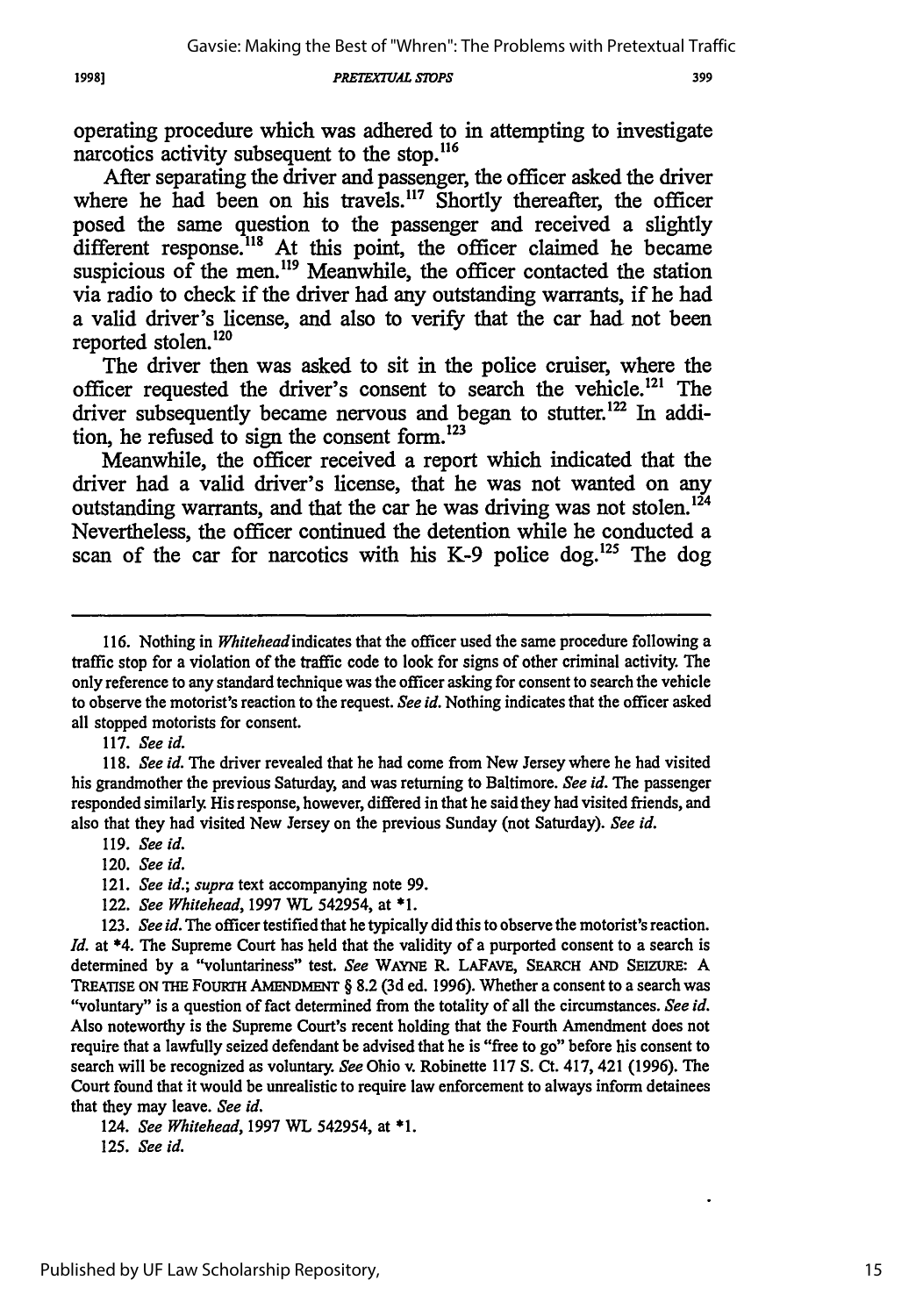alerted to the presence of drugs near the driver's door, and a subsequent search by the officer turned up crack cocaine in a bag behind the driver's seat.<sup>126</sup> At trial, a motion to suppress the evidence found during the traffic stop was denied, and the driver was convicted of violating narcotics laws.<sup>127</sup>

The outcome of this random *Whren* stop was indeed desirable. After all, a drug dealer was convicted and sent to jail. It must not be forgotten, however, that even drug dealers are protected by the Fourth Amendment, which still exists, despite the *Whren* decision. On appeal, the conviction was overturned, and the court held that the officer exceeded the limits which govern a search subsequent to a stop for violation of the traffic laws. $^{128}$ 

In deciding that the detention in *Whitehead* was unconstitutional, the court strictly adhered to the Supreme Court's holding that a detention must be no longer than is necessary to carry out the purpose of the stop.<sup>129</sup> Considering that the entire detention lasted only five minutes,  $130$  it is clear that a brief stop will not automatically qualify as constitutional. The *Whitehead* court found that nothing occurred during the time it took to complete the purpose of the stop to justify further detaining the motorist to conduct the K-9 search. $^{131}$ 

Even though this stop is precisely the type which *Whren* unanimously upheld, $132$  it differs dramatically from the type of stop described earlier which was part of a more organized, systematic operation. Immediately,

129. *See Whitehead,* **1997** WL 542954, at \*2 (citing Florida v. Royer, 460 U.S. 491, 500 (1983)).

**<sup>126.</sup>** *See id.*

<sup>127.</sup> *See id.*

<sup>128.</sup> *See id. at* **\*5.** After the Supreme Court agreed to hear the *Whren* case, but before its decision, the *Washington Post* printed an editorial which stated, "It is difficult for many people to accept that a drug conviction can be overturned simply because it was not reasonable for the police to have stopped the car in the first place." *Drugs and Car Searches: An Editorial, WAsH.* POST, Jan. 6, 1996, at A20. *Whren's* holding made the stop itself reasonable. *See Whren,* **<sup>116</sup>** S. Ct. at 1777. It is no doubt equally difficult for people to accept that a five minute detention like the one in *Whitehead* which ultimately turned up drugs was unconstitutional. *See Whitehead,* 1997 WL 542954.

**<sup>130.</sup>** *See id.* at **\*1.** The Supreme Court has said that the brevity of the intrusion on an individual's Fourth Amendment interests is an important factor in determining if the seizure is so minimally intrusive as to be justified by reasonable suspicion. *See* United States v. Place, 462 U.S. 696, 709 (1983).

<sup>131.</sup> *See Whitehead,* **1997** *WL 542954,* at *\*5. The Whiteheadcourt* stated: "There is nothing that [the officer] observed that even remotely indicates an involvement in the transportation of drugs." *Id.*

<sup>132.</sup> *See id.* "We are mindful of the Supreme Court's opinion in *Whren* that put an officer's motivation for stopping a motor vehicle beyond attack for purposes of suppressing the fruits of a search." *Id.*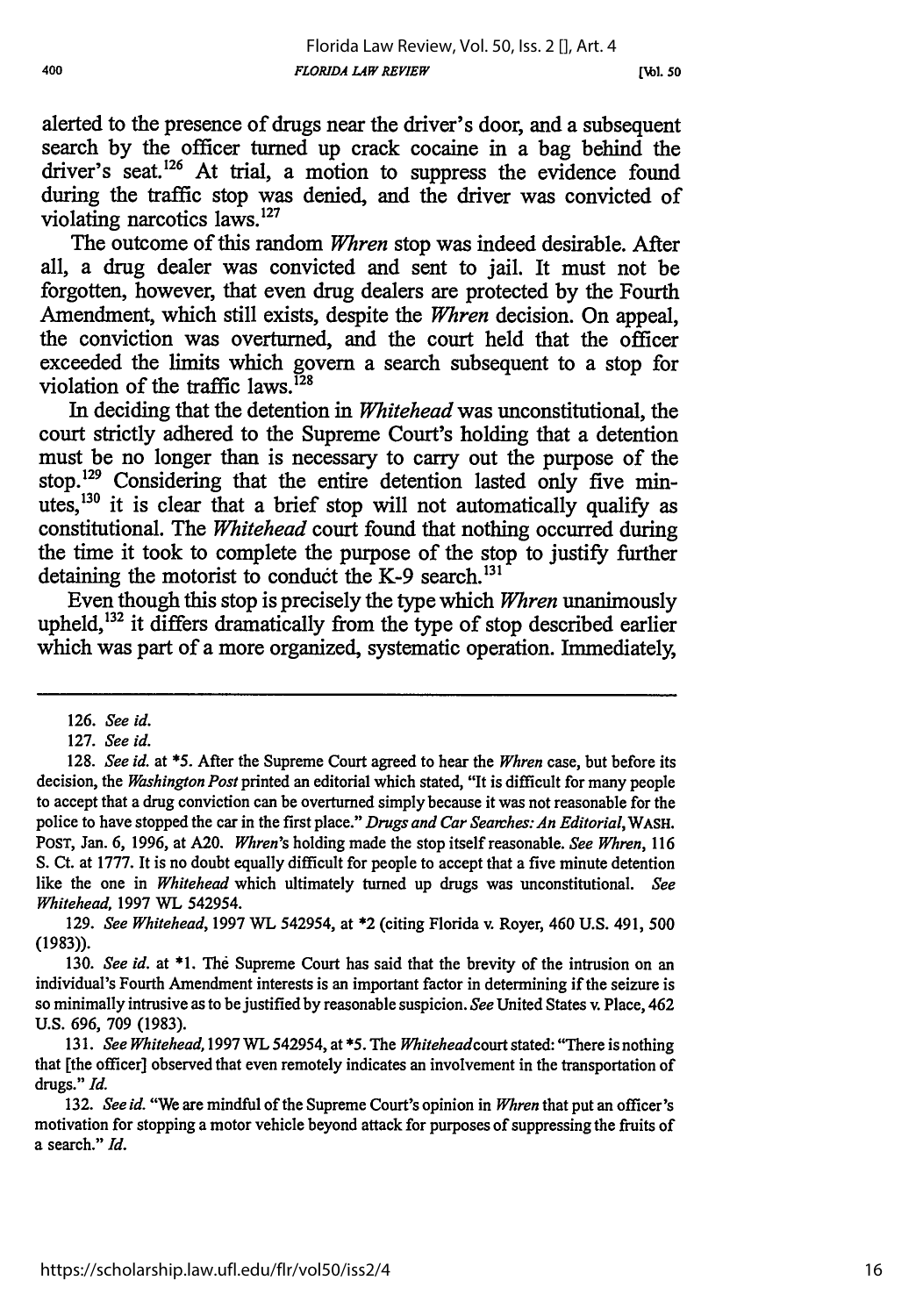1998)

#### *PRETEXTUAL S70PS*

the random type of stop is more susceptible to claims of discrimination because the race of the driver may be what motivates the officer to decide which speeders to stop. Such an accusation cannot easily be made when all traffic offenders are stopped. Additionally, since the officer only stops those motorists whom he has a hunch may be involved in narcotics, it is more likely that he will detain the motorist longer than necessary in order to investigate his hunch.<sup>133</sup>

## VI. RESTRICTING PRETEXTUAL **STOPS**

One way to prevent the *Whren* decision from turning every temporary traffic stop into an extended, and therefore, unconstitutional stop,<sup>134</sup> is to strictly limit an officer's conduct during a stop when reasonable suspicion is absent."' *Whitehead* serves as a perfect example of certain practices that should be restricted if a stop is conducted in the random manner just described. As the court stated:

We think it would be a mistake to read *Whren* as allowing law enforcement officers to detain on the pretext of issuing a traffic citation or warning, and then deliberately to engage in activities not related to the enforcement of the traffic code in order to determine whether there are sufficient indicia of some illegal activity.<sup>136</sup>

#### *A. Questioning Occupants During a* Whren *Stop*

One activity which occurred in *Whitehead,* common to many investigations following a traffic stop, was the questioning of the vehicle occupants to further a hunch of suspicious behavior.<sup>137</sup> As noted earlier, the driver and passenger gave slightly conflicting responses regarding where they had been.<sup>138</sup> However, there is nothing about a driver and passenger not having identical stories as to exactly where they

<sup>133.</sup> It logically follows that if an officer stops a speeding vehicle because he has a hunch the vehicle contains drugs, he will attempt to prove his hunch correct. It also follows that such a stop will tend to run longer than a stop for speeding where no such suspicion exists.

<sup>134.</sup> *See supra* notes 102-03 and accompanying text.

<sup>135.</sup> If reasonable suspicion of criminal activity develops during the normal course of the traffic stop, then the detention may be constitutionally continued. *See supra* text accompanying note 85. The *Whitehead* court indicated that such suspicion could arise from noticing the presence of scales, bongs, glassine bags, or other instruments which may have a lawful use, but also are commonly used to conduct narcotics activity. *See Whitehead,* 1997 WL 542954, at **\*5.**

<sup>136.</sup> *Whitehead,* 1997 WL 542954, at **\*5.**

<sup>137.</sup> *See id.* at \*1; *supra* notes 117-18 and accompanying text.

<sup>138.</sup> *See Whitehead,* 1997 WL 542954, at \*1; *supra* text accompanying note 118.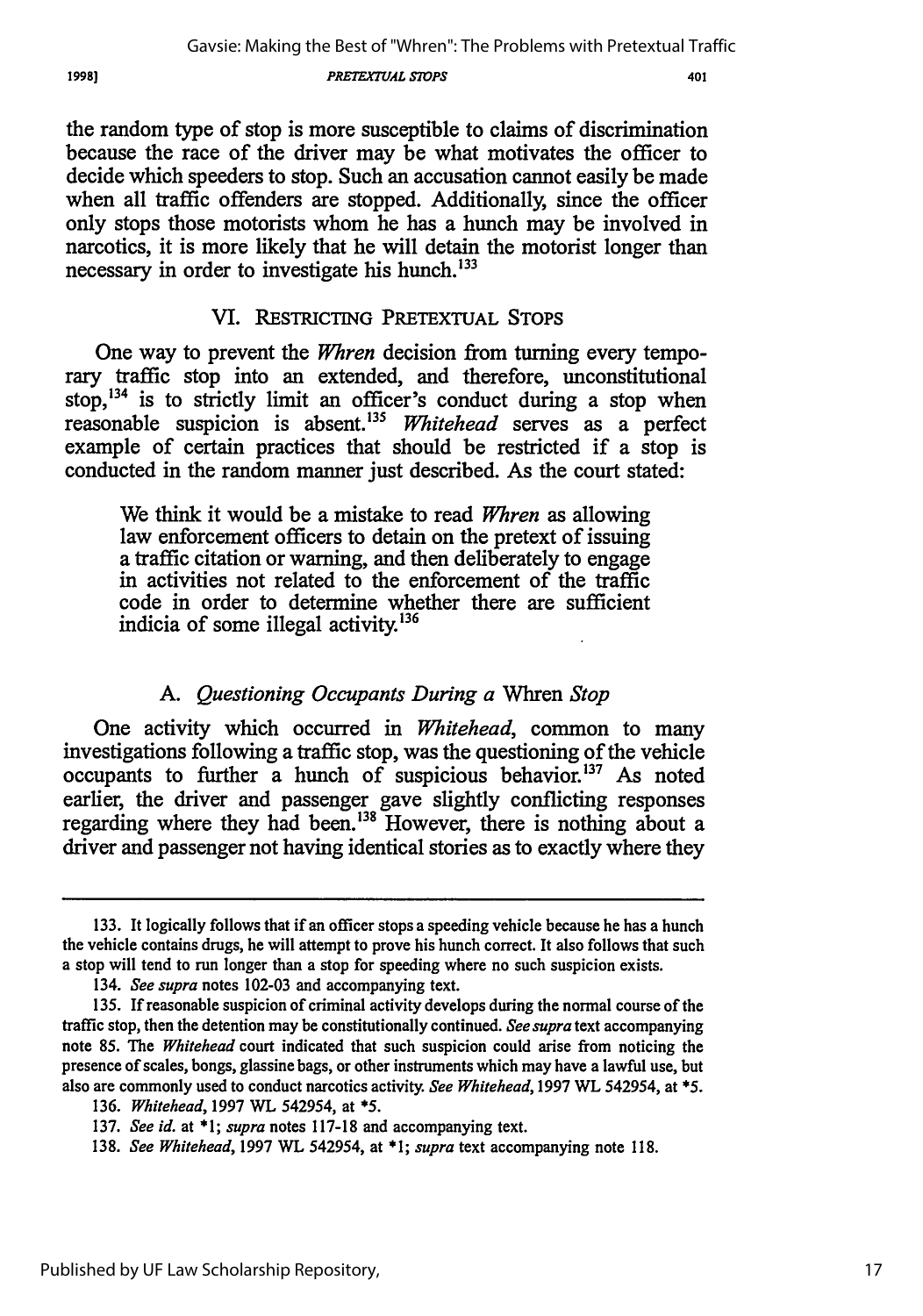**[Nol..50**

were, why they were there, and when they left, that would justifiably lead a police officer to conclude that they were involved in narcotics activity.<sup>139</sup>

Furthermore, such an inquiry is in no way related to the enforcement of the traffic code. The officer was not asking these questions to determine why the driver was speeding or to try to prevent the driver from speeding in the future.<sup>140</sup> He was merely doing this to obtain justification for searching the vehicle.<sup>141</sup>

Although the court in *Whitehead* did not in any way prohibit the use of such questions during a stop for a violation of the traffic code, these inquiries ought to be prohibited. After all, the most that could arise is an inconsistent response from the driver and passenger. Since the court correctly points out that inconsistent responses do not create an inference of narcotics activity,  $142$  such inquiries have no utility. In fact, these inquiries have the undesirable effect of increasing the length of the detention.<sup>143</sup> If the officer should at all times be doing whatever is necessary to effectuate the purpose of the stop, then asking irrelevant questions is improper.

## *B. K-9 Searches by a Single Officer*

Another activity which should be prohibited under certain circumstances is the use of a K-9 dog to sniff for narcotics when a driver refuses to give consent to search the vehicle. As is demonstrated in *Whitehead*, when a traffic stop is made by a single officer,<sup>144</sup> it is likely that using a K-9 will result in an extended, unconstitutional detention.

This result is the case because a police officer conducting a traffic stop is required to issue the citation or warning efficiently and expeditiously.145 If an officer asks for consent and the motorist refuses, as he is entitled to do, then an officer can resort to using a K-9 dog. Again, even though the use of a dog is not considered a search,<sup>146</sup> it still

142. *See id.* at **\*3.**

*144. See Whitehead,* 1997 WL 542954, at \*1.

*145. See id.* at \*4 (stating that this duty arose after the officer received the results of the computer check which indicated that everything was in order).

146. *See supra* text accompanying note **92.**

<sup>139.</sup> *See Whitehead,* 1997 WL 542954, at \*3 (suggesting that asking a motorist where he has been does not further the enforcement of the posted speed limit).

<sup>140.</sup> *See id.* at \*4.

<sup>141.</sup> *See id.*

<sup>143.</sup> An officer should not be asking irrelevant questions when he could be using the time necessary to ask those questions to issue the citation and to discontinue the detention of the motorist.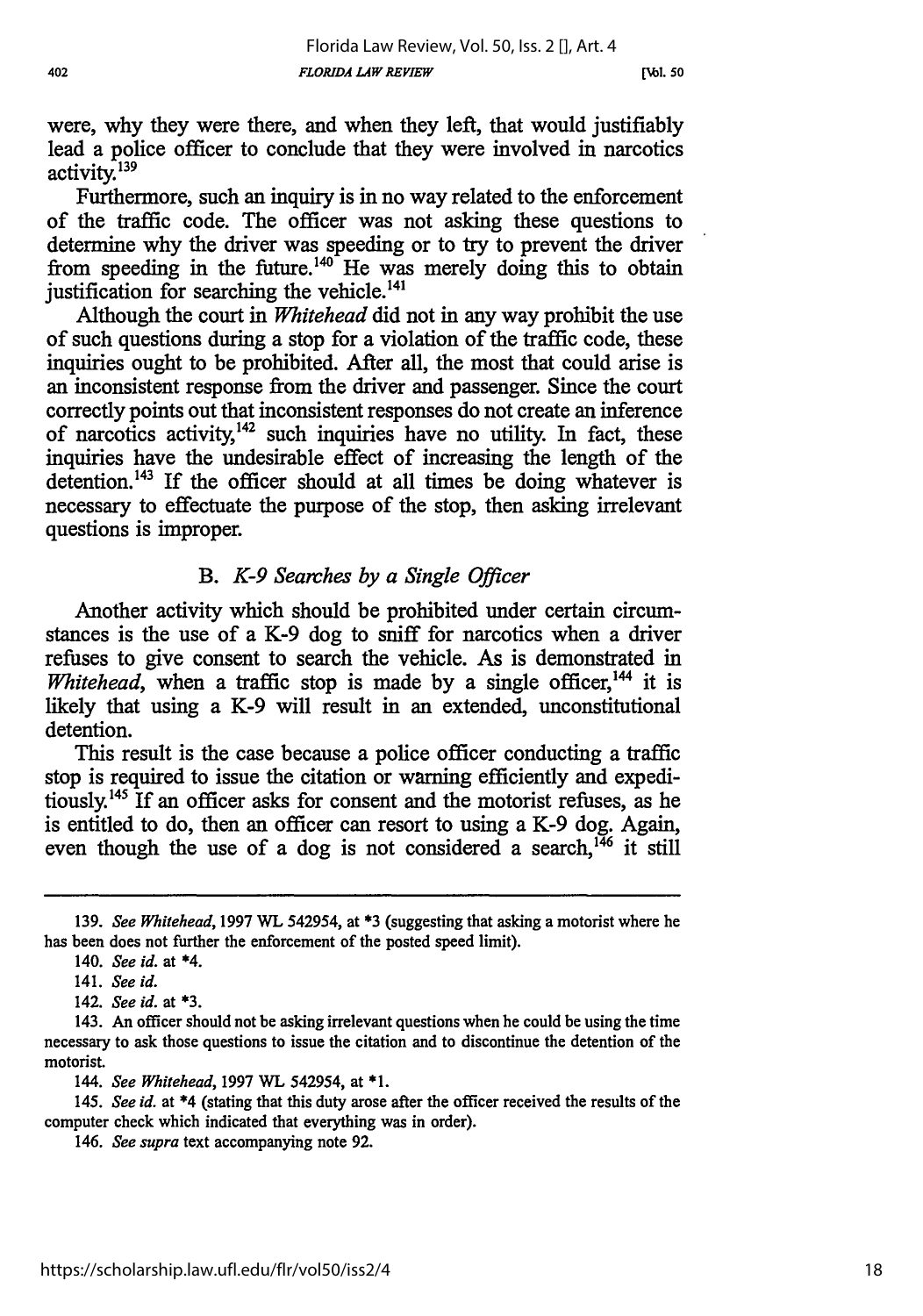requires a further detention of the motorist.<sup>147</sup> Since the stop in *Whitehead* was only five minutes in duration,<sup>148</sup> including the time it took to use the K-9, it is clear that even a short stop can violate an officer's duty to quickly complete the stop.

Unless a second officer is available to conduct the K-9 scan while the other officer is conducting the computer check of the motorist, it seems that the use of a dog will result in an illegal detention in most instances, absent reasonable suspicion. Additionally, a driver's exercise of his constitutional right to refuse consent cannot ever be used to justify this further detention.<sup>149</sup> Therefore, unless the stop is conducted by a multiple officer taskforce, like the one described in the Pinellas County operation, 50 K-9 scans will be an unnecessary intrusion exceeding an officer's constitutional limitations.

#### VII. CONCLUSION

It seems as though the unanimous *Whren* decision is here to stay despite its obvious defects. American motorists are thus forewarned that as soon as they venture out onto any street or highway, they will instantly be subjected to the whims of a law enforcement officer. Some may consider the liberal holding of *Whren* to be a necessary evil in fighting the war on drugs. Others may view it as an unnecessary intrusion on personal privacy, as well as a means whereby law enforcement can easily discriminate against minorities in deciding who to stop. Debating the issue, however, does not change the law.

It is true that an officer's subjective motivations for making a traffic stop are constitutionally irrelevant after *Whren.* However, there are still limitations following a traffic stop for a violation of the traffic code that must be strictly enforced if *Whren* is to be kept from spiraling out of control. Therefore, a traffic stop should always be conducted in an expeditious manner that at all times furthers the purpose of the stop, regardless of the officer's true intention. While Fourth Amendment protections have been weakened by *Whren,* limiting pretextual stops in this manner will ensure that these protections do not completely disappear.

19981

<sup>147.</sup> This is true unless, of course, there is more than one officer involved to conduct the K-9 drug-sniff while the other officer checks the computer for outstanding warrants. *See supra* notes 96-99 and accompanying text.

<sup>148.</sup> *See Whitehead,* 1997 WL 542954, at \*1 (referring to the officer's testimony).

<sup>149.</sup> *See id.* at \*4.

*<sup>150.</sup> See supra* text accompanying notes 88-92.